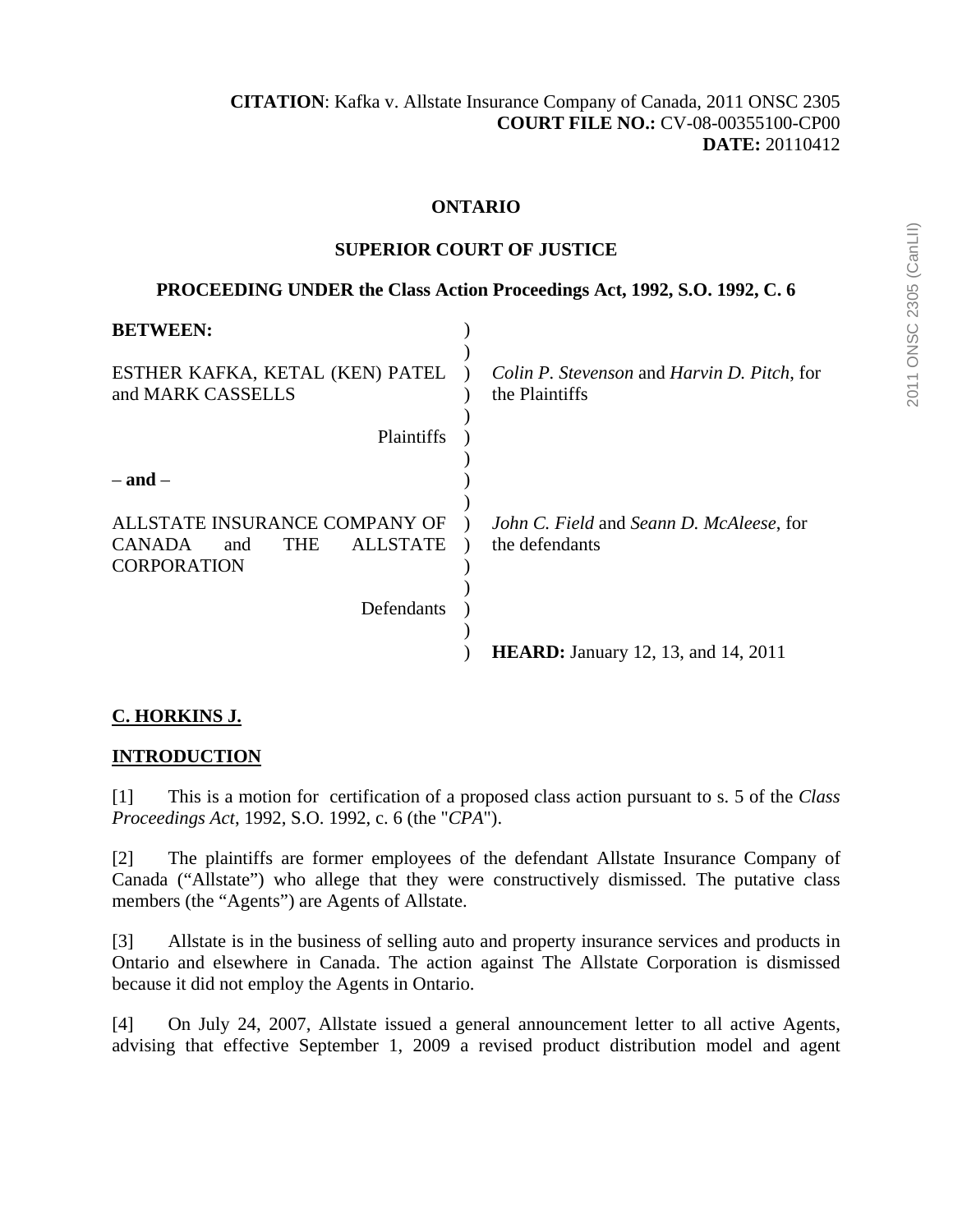compensation system would be implemented (the "New Model"). The New Model was phased in from September 1, 2007 through 2009.

[5] The plaintiffs allege that the New Model unilaterally changed fundamental terms of their employment contracts and that these changes constitute constructive dismissal. They resigned from Allstate and commenced this proposed class action seeking termination and/or severance pay pursuant to the *Employment Standards Act, 2002,* S.O. 2000, c. 41 ( the "*ESA*").

[6] At the heart of this certification motion is a debate about whether an action alleging constructive dismissal is suitable for certification. The plaintiffs argue that the question of whether Allstate constructively dismissed the Agents can be determined by looking at the "big picture". Specifically, did the systemic changes that the New Model introduced result in a constructive dismissal of all Agents? It is Allstate's position that the law of constructive dismissal requires an individualized inquiry and in this case the impact of the New Model on each agent depends upon a myriad of factors.

[7] In brief, it is my conclusion that this is not an appropriate case for certification. While some of the certification requirements are satisfied, the action lacks the essential element of commonality. There is no common issue capable of being determined on a class wide basis that would sufficiently advance this litigation to justify certification.

# **CONSTRUCTIVE DISMISSAL - THE LEGAL FRAMEWORK**

[8] A useful place to start is a review of the law that governs a constructive dismissal claim. A certification motion cannot be considered in a vacuum. In this case, the section 5 criteria in the *CPA* must be considered with a correct understanding of the employment law that will ultimately govern the success of the action at trial.

[9] As the following review explains, the law of constructive dismissal requires an individual inquiry to determine if an employee's claim should succeed.

# **The Employment Standards Act**

[10] The relief requested in the amended statement of claim has been narrowed. The plaintiffs confirmed at the certification hearing that they are claiming termination and severance pay under the *ESA* plus punitive damages and pre-judgment interest.

[11] Section 57 of the *ESA* provides that an employee whose employment has been terminated is entitled to termination pay based upon one week's notice for each year worked up to a maximum of eight weeks, if that individual worked eight years or more.

[12] Section 65(6) of the *ESA* provides that an employee whose employment has been terminated is entitled to severance pay, if employed for five years at the time of severance and is entitled to be paid a weekly wage, multiplied by the number of years of service up to a maximum of 26 weeks. The employer must have a payroll of 2.5 million or more. In the case of a commission sales employee, as in this case, the weekly wage would be determined by averaging the commission receipts over a three month period, prior to the date of resignation.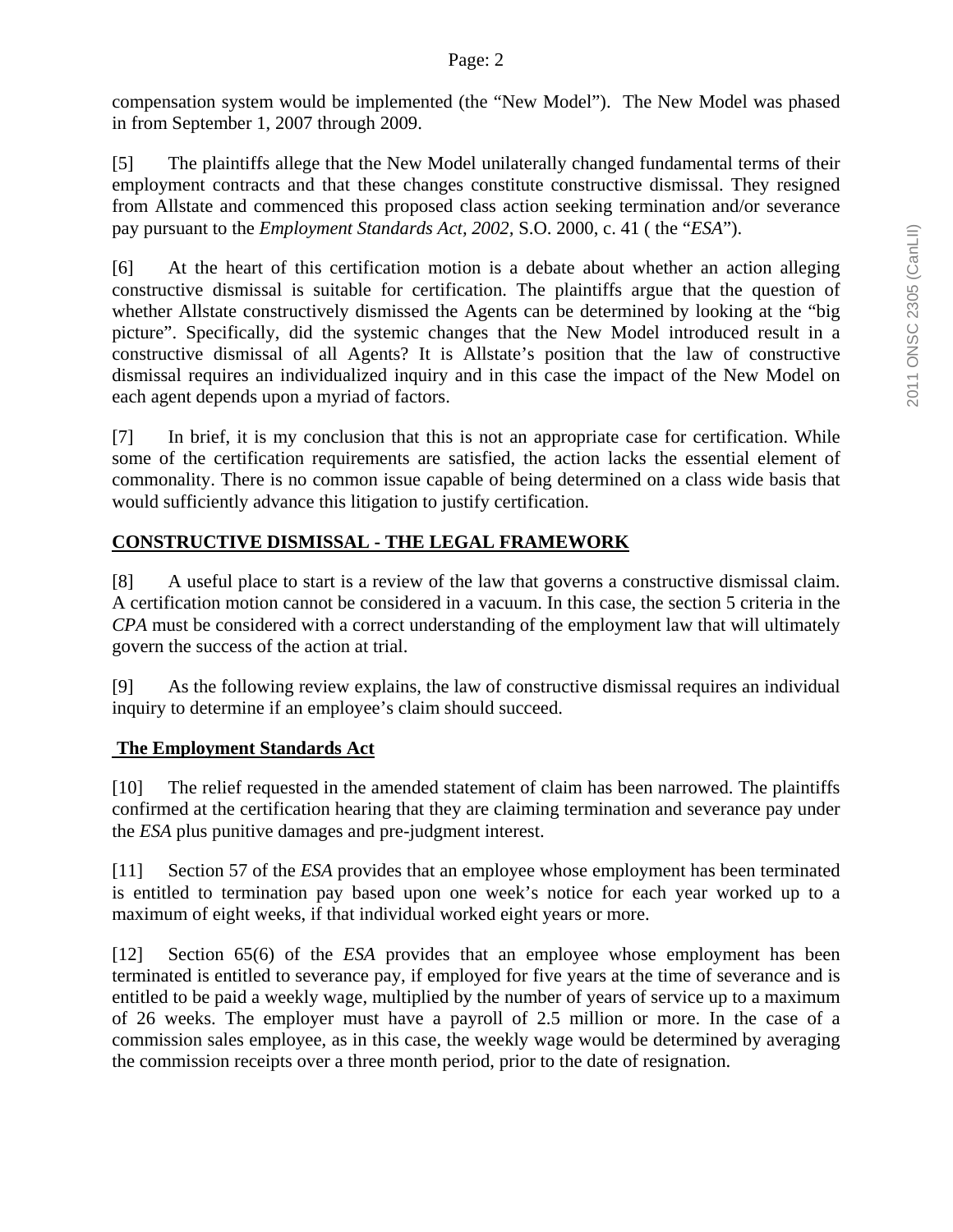#### Page: 3

[13] The plaintiffs allege that they were constructively dismissed. Since the *ESA* does not define the term constructive dismissal, the common law definition of constructive dismissal set out below, will guide the court.

[14] If constructive dismissal is proven then a further inquiry under the *ESA* is required to determine if the employee is disentitled to termination and/or severance pay by refusing to accept reasonable alternative employment. This is stated in O. Reg. 288/01 of the *ESA* in ss. 2(1)5 and 9(1)4 as follows:

 2. (1) The following employees are prescribed for the purposes of section 55 of the Act as employees who are not entitled to notice of termination or termination pay under Part XV of the Act:

- 5. An employee whose employment is terminated after refusing an offer of reasonable alternative employment with the employer.
- ….

….

 9. (1) The following employees are prescribed for the purposes of subsection 64 (3) of the Act as employees who are not entitled to severance pay under section 64 of the Act:

- ….
- 4. An employee whose employment is severed after refusing an offer of reasonable alternative employment with the employer.

#### **Constructive Dismissal – Essential Elements**

[15] What is constructive dismissal? The Supreme Court of Canada answered this question in *Farber v. Royal Trust Co,* [1997] 1 S.C.R. 846 at para. 34. The court adopted the definition of constructive dismissal provided by Justice N. W. Sherstobitoff of the Saskatchewan Court of Appeal in an article entitled "Constructive Dismissal", in B. D. Bruce, ed., *Work, Unemployment and Justice* (1994), 127 as follows:

 A constructive dismissal occurs when an employer makes a unilateral and fundamental change to a term or condition of an employment contract without providing reasonable notice of that change to the employee. Such action amounts to a repudiation of the contract of employment by the employer whether or not he intended to continue the employment relationship. Therefore, the employee can treat the contract as wrongfully terminated and resign which, in turn, gives rise to an obligation on the employer's part to provide damages in lieu of reasonable notice.

[Emphasis added.]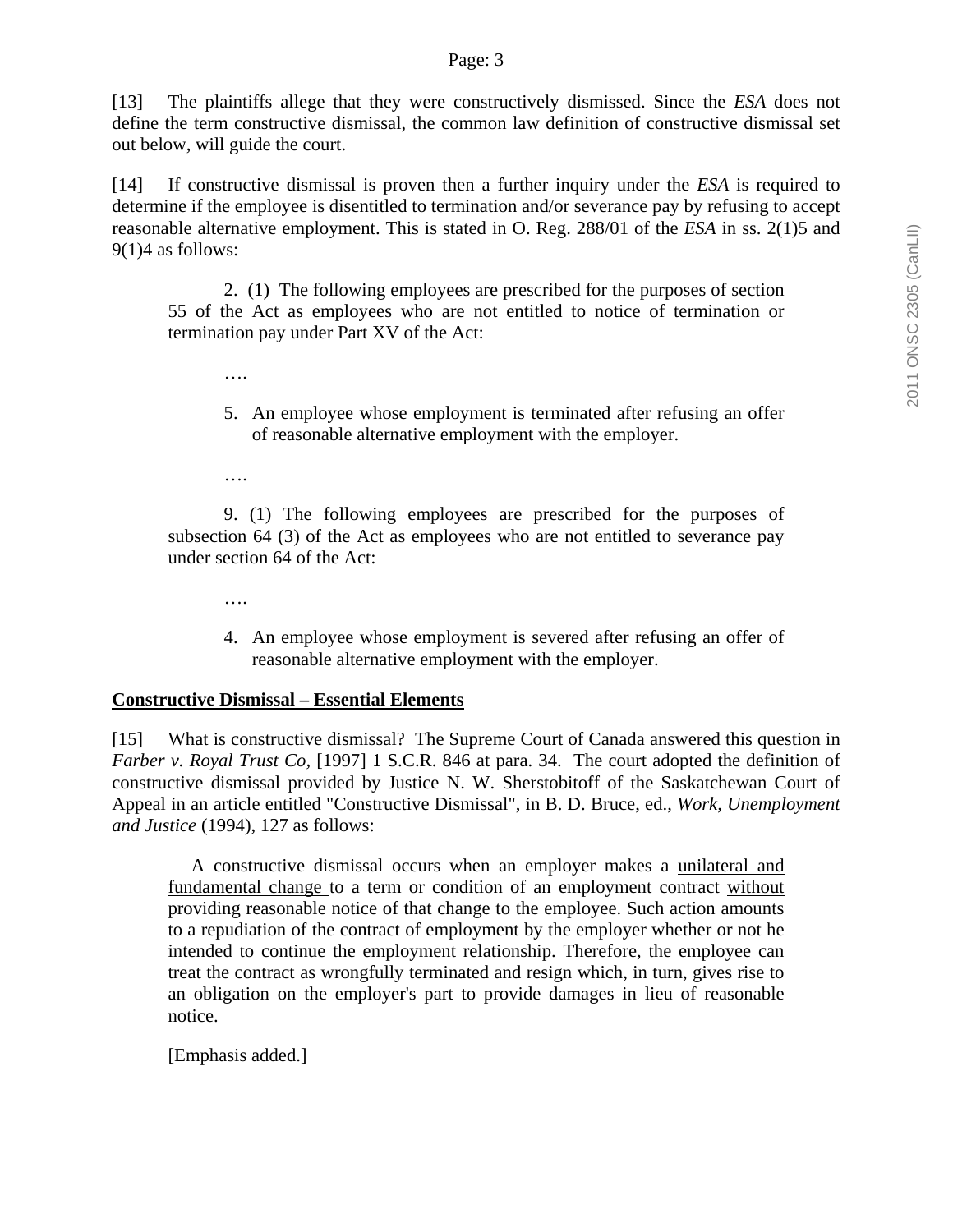[16] The employee has the onus of proving, on a balance of probabilities, that constructive dismissal has occurred. Whether a constructive dismissal has occurred is a question of fact. The employee "must demonstrate that changes of a fundamental nature were unilaterally imposed by the employer, and that the changes amount to a significant alteration of the employment contract." (See R. S. Echlin and J. M. Fantini, *Quitting for Good Reason: The Law of Constructive Dismissal in Canada*, (Aurora, Ont.: Canada Law Book Inc.. 2001 at p. 35) ("Echlin and Fantini").

[17] The inquiry into whether there has been a constructive dismissal "focuses primarily upon the breach itself and its impact upon both the employee's position and the broader employment relationship" (Echlin and Fantini at p. 31, [Emphasis added.])

[18] When considering a change in an employee's job duties, "it is not the direction of the change but the degree of the change which is critical to assessing whether altered job duties amount to a fundamental breach of the employment contract."(Echlin and Fantini at p. 196).

[19] The question of whether the employer has provided reasonable notice of the change is specific to the employee and will require an analysis of the factors set out in *Bardal v. Globe & Mail Ltd.* (1960), 24 D.L.R. (2d) 140 (Ont. H.C.J.). At p. 145, McRuer C.J.H.C. stated:

There can be no catalogue laid down as to what is reasonable notice in particular classes of cases. The reasonableness of the notice must be decided with reference to each particular case, having regard to the character of the employment, the length of service of the servant, the age of the servant and the availability of similar employment, having regard to the experience, training and qualifications of the servant.

[Emphasis Added.]

[20] Recently in *Russo v. Kerr Bros. Ltd*., [2010] O.J. No. 4654 at para. 50, the court confirmed that the *Bardal* factors remain the law today for determining if an employee was provided with reasonable notice of a change.

[21] A unilateral and fundamental change to the employment contract imposes two important obligations on the employee: an obligation to accept or reject the change and to mitigate if the change is rejected. I will now review each obligation.

[22] The employee must make a "timely election as to whether or not to accept the unilateral alteration made by the employer." If "a clear and unequivocal rejection" is not communicated, the employee risks being viewed as condoning the changes. (Echlin and Fantini at pp. 42-3)

[23] As explained in *Wronko v. Western Inventory Service Ltd.,* [2008] O.J. No. 1589 at paras. 34-36, an employee has three options when faced with a unilateral and fundamental change to a term of the employment contract: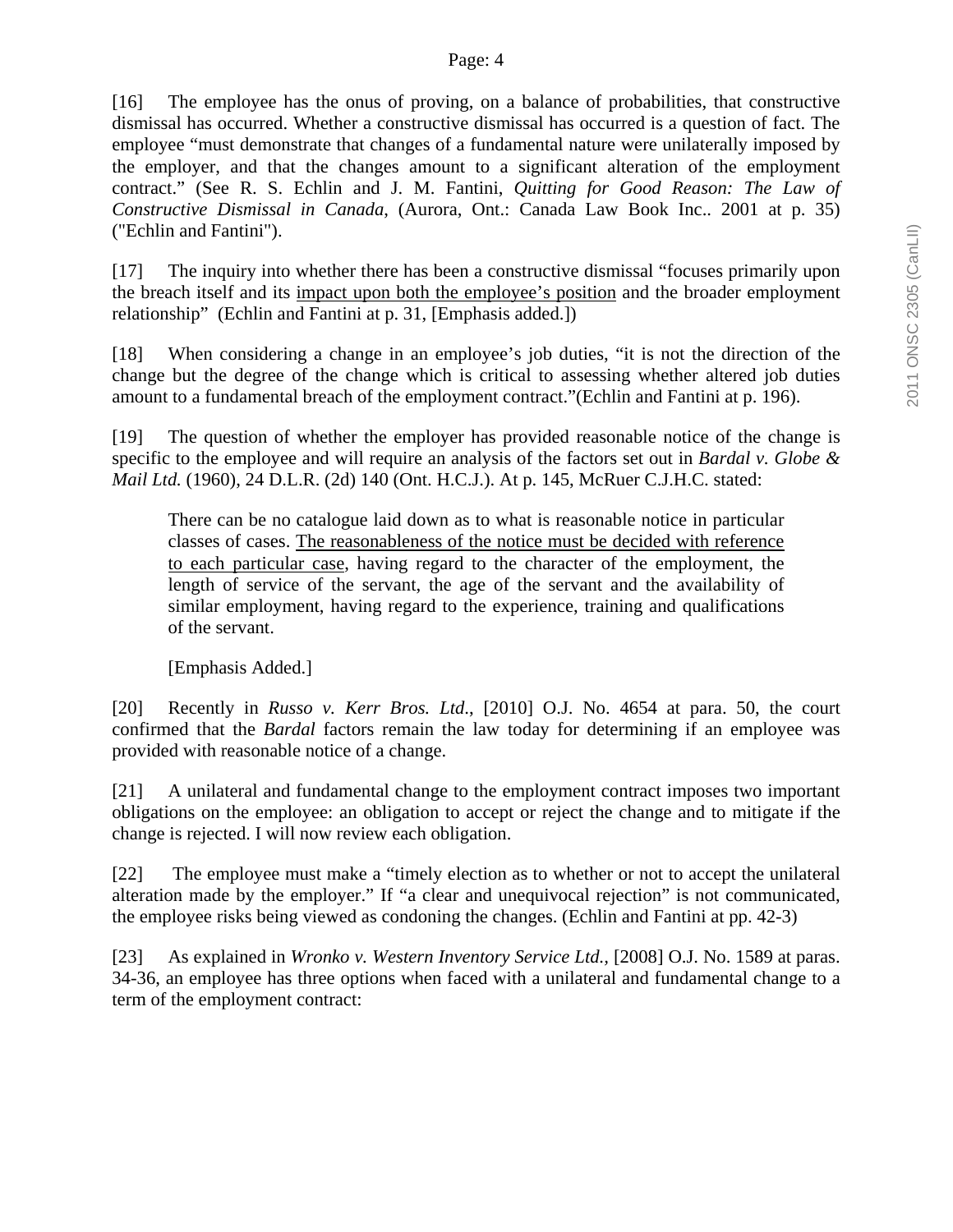34 First, the employee may accept the change in the terms of employment, either expressly or implicitly through apparent acquiescence, in which case the employment will continue under the altered terms.

35 Second, the employee may reject the change and sue for damages if the employer persists in treating the relationship as subject to the varied term. This course of action would now be termed a "constructive dismissal", as discussed in Farber, although this term was not in use when Hill was decided.

36 Third, the employee may make it clear to the employer that he or she is rejecting the new term. The employer may respond to this rejection by terminating the employee with proper notice and offering re-employment on the new terms. If the employer does not take this course and permits the employee to continue to fulfill his or her job requirements, then the employee is entitled to insist on adherence to the terms of the original contract. In other words, if the employer permits the employee to discharge his obligations under the original employment contract, then -- unless proper notice of termination is given -- the employer is regarded as acquiescing to the employee's position. As Mackay J.A. so aptly put it: "I cannot agree that an employer has any unilateral right to change a contract or that by attempting to make such a change he can force an employee to either accept it or quit."

[24] As Echlin and Fantini discuss at pp. 50-51, case law confirms that there are a variety of factors to be considered in determining if an employee condoned changes to his position. These include:

- How long the employee remained in the altered position without protest
- How clearly the employee protested the variation
- How clearly the new terms of employment were set out by the employer
- Whether there was express acceptance by the employee of the new terms
- The employee's length of service
- The state of the job market
- Whether the parties had an understanding that the employee's acceptance of the changes was merely temporary
- The personal vulnerabilities of the employee

[25] The second obligation resting on the employee is the duty to mitigate. This duty is addressed in ss. 2(1)5 and 9(1) of O. Reg. 288/01 of the *ESA* noted above. As a result, mitigation in this action will focus on whether each agent refused an offer of reasonable alternative employment with Allstate.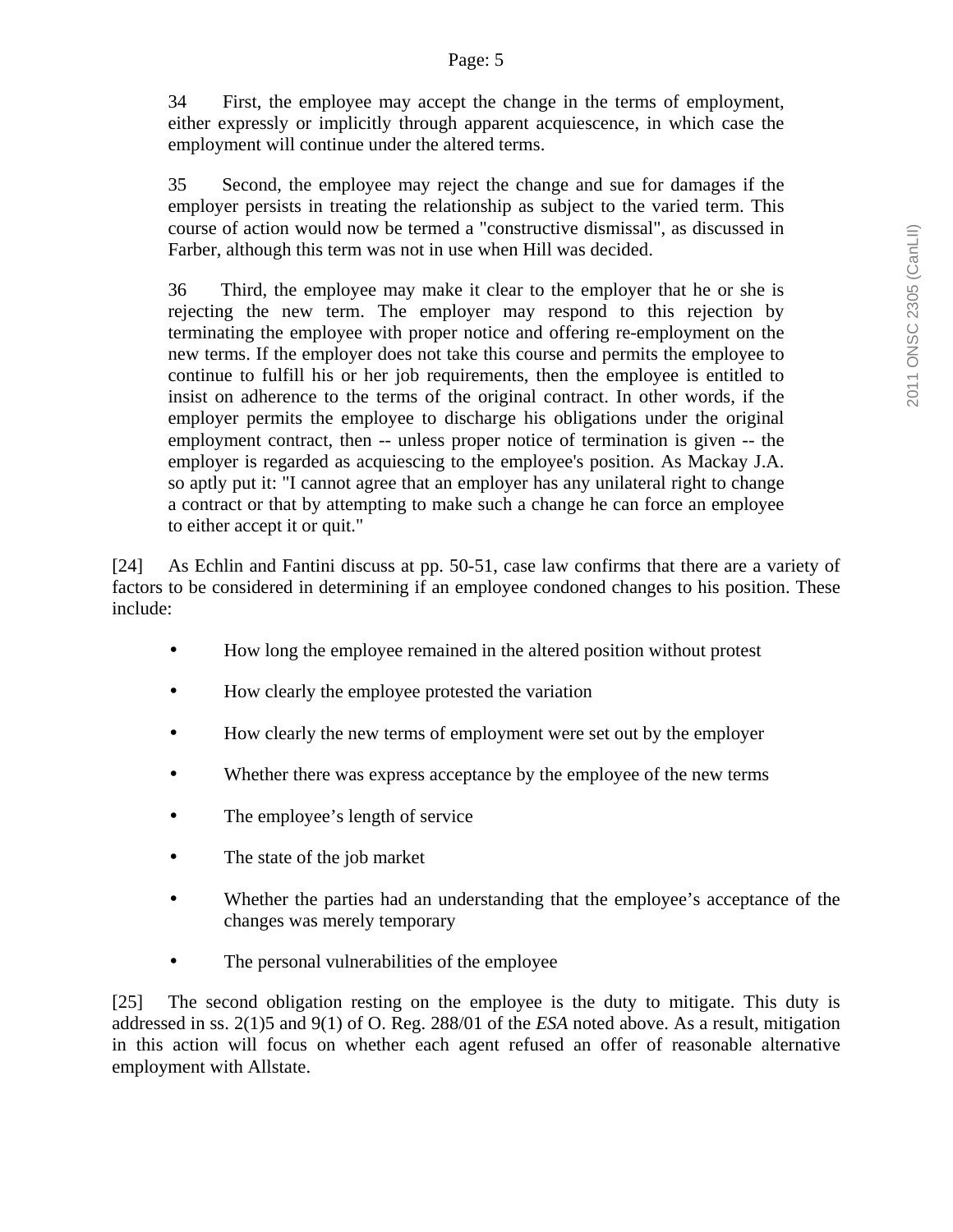[26] When considering the employee's duty to mitigate, the court in *Evans v. Teamsters Local Union No. 31*, [2008] 1 S.C.R. 661 at para. 27, emphasized the "case-by-case" inquiry that is required in a constructive dismissal case:

Given that both wrongful dismissal and constructive dismissal are characterized by employer-imposed termination of the employment contract (without cause), there is no principled reason to distinguish between them when evaluating the need to mitigate. Although it may be true that in some instances the relationship between the employee and the employer will be less damaged where constructive rather than wrongful dismissal has occurred, it is impossible to say with certainty that this will always be the case. Accordingly, this relationship is best considered on a case-by-case basis when the reasonableness of the employee's mitigation efforts is being evaluated, and not as a basis for creating a different approach for each type of dismissal.

[27] The burden to prove a failure to mitigate rests with the employer. This will "often require the employer to demonstrate that the employee acted unreasonably in refusing to accept an altered position as a temporary means of avoiding losses." (Echlin and Fantini at p. 38).

[28] With the benefit of this legal framework, I will now review the evidence and then consider the certification requirements of s. 5 of the *CPA*.

## **THE EVIDENCE**

[29] At the certification stage, evidence explains the background to the action. A certification motion is not the time to resolve conflicts in the evidence: *Cloud v Canada (Attorney General)*, [2004] O.J. No. 4924 (C.A.) at para 50.

[30] *Hollick v. Toronto (City)*, [2001] 3 S.C.R. 158 at paras. 16-26; *Lambert v. Guidant Corp.*, [2009] O.J. No. 1910 (S.C.J.) at paras. 56-74; *Cloud v. Canada (Attorney General)*, [2004] O.J. No. 4924 (C.A.) at paras. 49 to 52; *Grant v. Canada (Attorney General),* [2009] O.J. No. 5232 (S.C.J.) at para. 21; *LeFrancois v. Guidant Corp*., [2009] O.J. No. 2481 (S.C.J.) at paras. 13-14, leave to appeal ref'd [2009] O.J. No. 4129 (Div. Ct.); *Ring v. Canada (Attorney General)*, [2010] N.J. No. 107 (Nfld. C.A.) are all authority for the propositions that a plaintiff's evidentiary burden on a certification motion is low and the plaintiff is only required to adduce evidence to show some "basis in fact" to meet the requirements of ss.  $5(1)(b)$  to (e) of the test for certification as a class action.

[31] Affidavit evidence was filed on this certification motion. Each plaintiff filed an affidavit and was cross-examined. Eric Pickering, the Vice President of Human Resources at Allstate filed two affidavits and cross-examined.

[32] A detailed review of the evidence is required to appreciate the depth of the individualized inquiry that is required to determine if an Agent was constructively dismissed.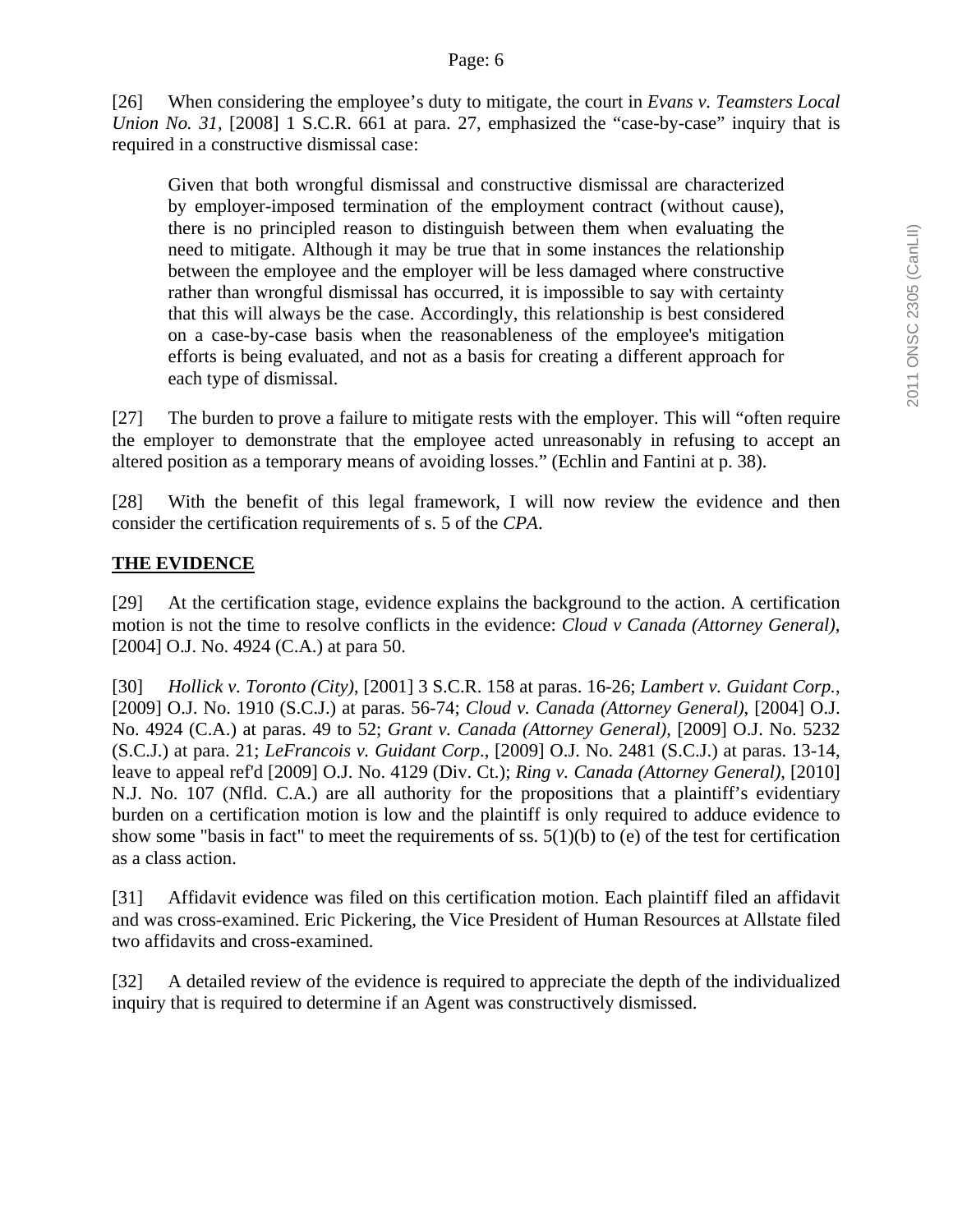### **Allstate Changes its Business Model**

[33] Under what I will call the Old Model, Agents were geographically dispersed across the province in neighbourhood offices. Agents, including the plaintiffs, operated, managed and controlled these offices. They hired personnel, rented space, trained support staff and basically operated the office as if it was their own.

[34] Agents were responsible for the neighbourhood office expenses, equipment, specialized staffing support, and lease and/or mortgage costs, which Allstate reimbursed wholly or partially through the Office Expense Allowance.

[35] The relationship between the Agent and the customer was leveraged as a means to differentiate Allstate in the marketplace. The Agents sold insurance to new and existing customers, collected premiums, processed renewals of insurance and generally maintained and serviced the customers. It is agreed that this book of business belonged to Allstate.

[36] The Agents were the face of Allstate in the community and Allstate's brand image was premised on the commitment that "You are in good hands with Allstate".

[37] Agents were encouraged to invest their time and effort to build up their book of business and client base. As they sold increasingly more insurance over the years and expanded their client base, their commission income including renewals grew. For some, renewal commission was significant.

[38] Allstate began to experience an increasingly competitive insurance market. The increased competition included new competitors and the deployment of complex new distribution models, with multiple delivery channels for insurance products. Allstate engaged in a review of its business model to determine how best to respond to the competitive landscape that was increasingly focused on serving customer needs.

[39] Allstate concluded that the location and structure of its existing neighbourhood offices did not effectively respond to the changing environment. Agents in the neighbourhood offices were responsible for many aspects of the service experience which limited responsiveness to customer needs, diverted Agents from their primary sales function and placed them under additional financial and performance pressures. The smaller more dispersed neighbourhood offices were not as visible.

[40] Allstate determined that consolidated and more conveniently located offices (new offices), corporately managed and staffed, were required to facilitate easier and more cost competitive access for customers. Allstate decided to close the neighbourhood offices and move Agents to one of the new offices where they would assume one of a variety of new positions that were created.

[41] Allstate believed that this approach would relieve Agents of the responsibility for expenses and staffing an office and better position Allstate to compete and grow in the evolving and highly competitive market for insurance products.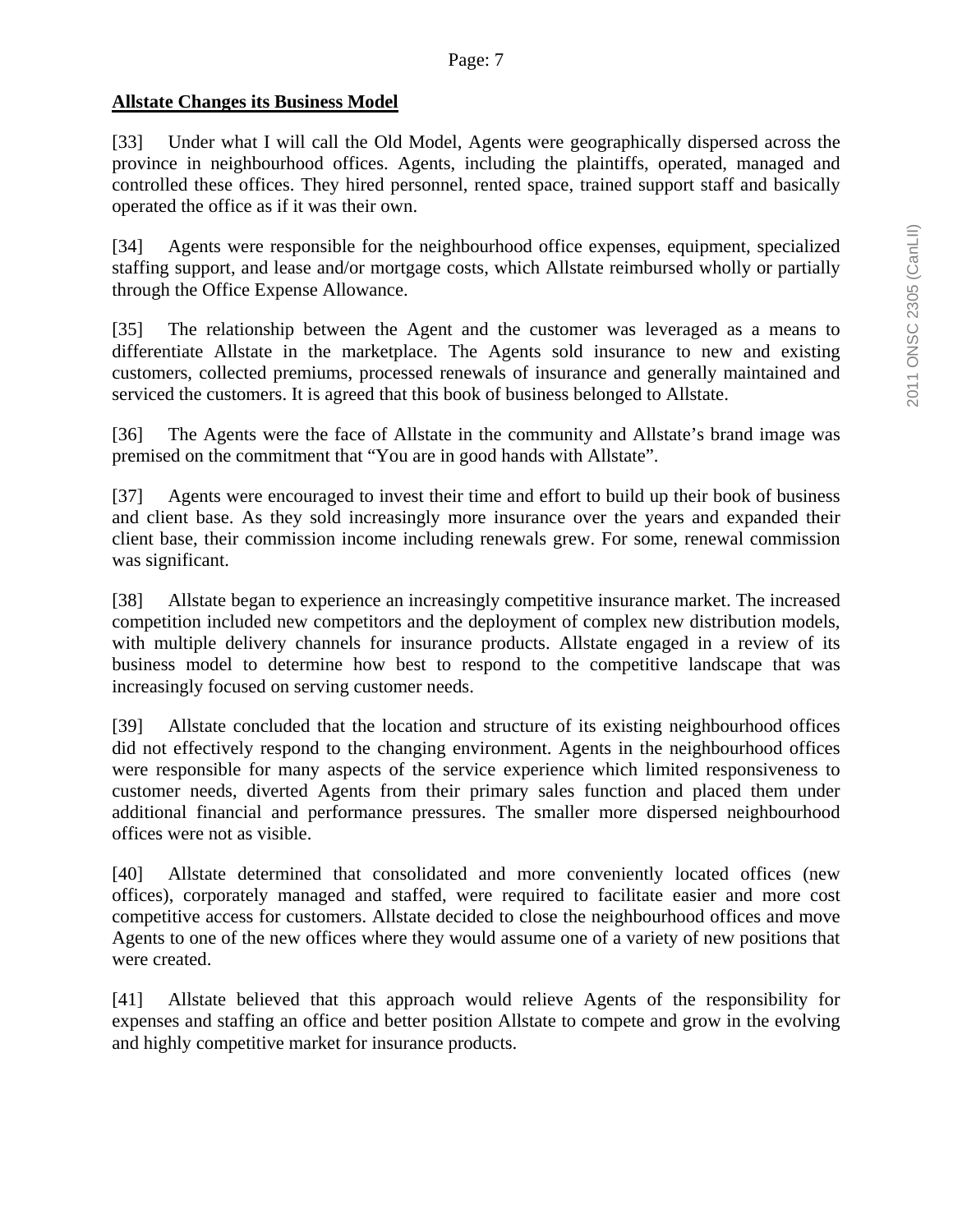[42] On July 24, 2007, Allstate delivered a general announcement letter ("July letter") to all active Agents. The July letter advised the Agents that effective September 1 2009, Allstate was going to implement a revised product distribution model and agent compensation system (referred to in the July letter as the "new agent distribution model"). Mr. Pickering refers to the new agent distribution model in his affidavit as the "Enhanced Model". I refer to it as the "New Model" since the term enhanced is obviously a point of dispute.

[43] The July letter informed the Agents that they had 24 months to adjust and transition to the New Model and that Allstate would meet and discuss the impact of the change with each agent. The new compensation system was scheduled to become effective September 1, 2009. The July letter notified the Agents that the time between the letter and the final implementation date was considered as a working notice period.

[44] All Agents, including the plaintiffs, were provided with individual letters outlining their future roles, compensation and pending office relocation. The individual letters to the plaintiffs were delivered in July 2007. The timetable for implementation of the changes varied among the Agents.

## **Changes in Job Descriptions**

[45] The role that each Agent was offered in the New Model varied. Several positions were created: Agency Manager, Business Development Agent, Relationship Development Agent and Customer Care Agent. The plaintiffs were each offered continued employment in a new office as a Business Development Agent.

[46] The Agency Manager role involves increased management responsibility and the potential to earn more income. This role was a promotion in the Allstate organization. The Agency Manager is responsible for managing all aspects of the office including staff budgets and developing marketing plans.

[47] In Ontario, there were 43 Agents who were offered Agency Manager roles after July 24, 2007 and before September 1, 2007. An additional 10 Agents were offered the Agency Manager role after September 1, 2007. This included one Agent who had been offered the Agency Manager role before September 1, 2007, but declined for personal reasons and subsequently applied for and obtained this role in November, 2008. Approximately one-quarter of all Agents employed by Allstate in Ontario as of July 24, 2007 were offered the Agency Manager role.

[48] The Business Development Agent was primarily a sales role. Some Agents were offered or became Business Development Agents. They then applied for and were offered the Agency Manager role. As of September 2009, there were 73 Business Development Agents across 54 new offices.

[49] The Relationship Development Agent and Customer Care Agent focused on customer service needs. In Ontario, 52 Agents were deployed to these roles after September 1, 2007.

[50] Some Agents requested and received different positions after receiving their individual letters and assignment. Some Agents negotiated additional terms upon their receipt of their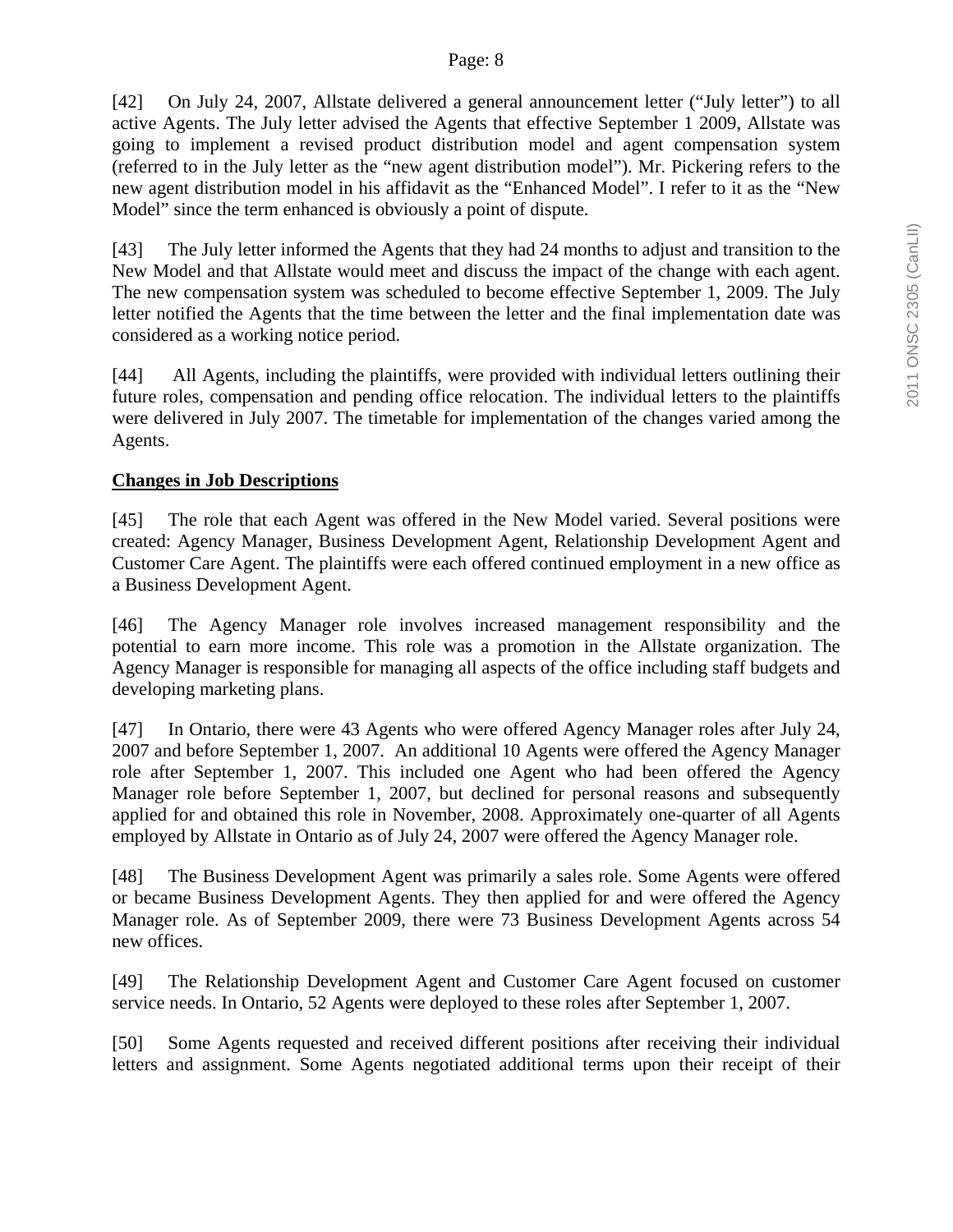### Page: 9

individual letters (for some this included additional compensation). After the announcement of the New Model, 22 Agents in Ontario requested or voluntarily applied for alternative roles.

### **Changes to Compensation**

[51] Under the Old Model, the compensation system for Agents consisted of the following key elements:

- (i) Commission on renewal business at 6.5%;
- (ii) Commission on new business at 15%;
- (iii) Participation in the variable corporate Profit Sharing Plan; and
- (iv) Certain health and pension benefits.

[52] Commissions on renewal business were not eliminated in the New Model, but rather put into a pool with other monies to create an individual agency performance bonus. Under the New Model, Agents had the potential to earn higher commission payments.

[53] Agents who continued in their sales capacity as Business Development Agents after September 1, 2009, had the opportunity to earn increased commission on new business, as well as a pooled bonus made up of several components including renewals. The key elements of their compensation follow:

- (i) An advance on commissions, paid semi-monthly with commission at 15% for new business, potentially increasing to a maximum payable rate of 19.5%
- (ii) An Individual Performance Bonus Plan paid monthly
- (iii) An Agency Performance Bonus reflecting shared pool for growth, retention, profitability, including renewals, paid quarterly, and
- (iv) Some Business Development Agents were provided with an opportunity to participate in the Top Up Bonus

[54] The compensation system for Agents who did not become Business Development Agents was significantly different (the nature of the difference was not explained in the evidence).

[55] Agent participation in the Allstate Profit Sharing Plan was replaced with the Agency Performance Bonus, two months following the Agent's relocation to the new office. The Agent's share of the Agency Performance Bonus varied depending upon what position they assumed.

[56] Pension and benefit eligibility for all Agents was maintained on the same terms as under the Old Model.

[57] Allstate advised all Agents that from September 1, 2007 through September 1, 2009, they would be provided with a minimum guaranteed income, equal to or greater than their earnings in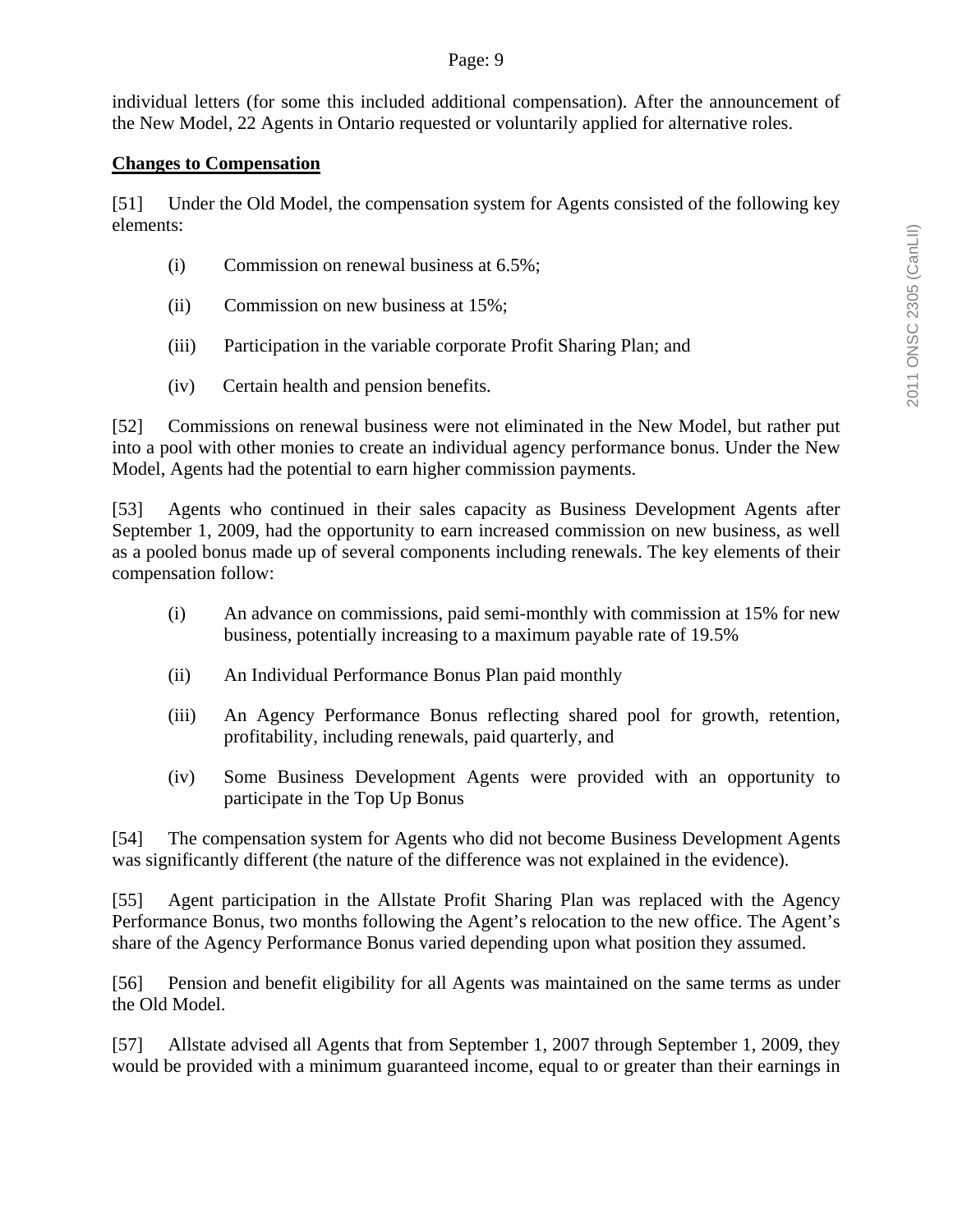2006 on auto and property commissions from both new business and renewals. If an Agent relocated to the new office before September 1, 2009, the Agent was eligible to receive the greater of the 2006 guarantee or the actual income generated under the New Model for the duration of the guarantee period.

#### **The Variable Impact on Agent Compensation**

[58] The impact of the new compensation model was unique to the Agent. A variety of factors, such as the size, nature and distribution in the Agent's book of business determined the Agent's compensation profile. Ms. Kafka, Mr. Patel and Mr. Cassells confirmed this variable impact on compensation on cross-examination.

[59] The Agent's compensation potential also depended on the new office as whole, having regard to its location, market conditions, staff competency and other factors.

[60] Agents with a history of generating more new business were better positioned to earn more commission income under the New Model. Those Agents who depended heavily upon renewal or rollover business found themselves in a different position. It was expected that they would need to focus their efforts on securing new business under the New Model.

[61] The size and distribution of the business that each Agent serviced as of July 2007 varied markedly. Furthermore, the Agent's business yielded different compensation results under the Old and New Models.

[62] Pension and benefits also varied among Agents. Allstate has a flexible employee group benefit plan that provides each employee with flex dollars to use towards their benefit coverage selections. Benefit coverage and premiums payable under the Old and New Models varied by agent depending upon income and the number of flex dollars that Allstate provided.

[63] Allstate has two different pension plans. Agents hired on or before December 31, 2003 were eligible to participate in the Defined Benefit Pension Plan. Agents hired on or after January 1, 2004 are eligible to join the Employee Retirement Savings Plan which is a defined contribution plan. Individual amounts payable upon retirement will varied by Agent depending upon income, level of contributions, plan type, age and length of service.

[64] The treatment of office expenses is another example of how each Agent's financial circumstances varied. Under the Old Model, Allstate reimbursed office expenses, including lease and/or mortgage costs, through its Office Expense Program. However, this reimbursement varied depending on the type of contract the Agent had with Allstate. The Office Expense Program was specific to each Agent and was calculated based on a complex formula derived from the Agent's prior performance.

[65] If an Agent incurred office expenses in excess of the reimbursement available from Allstate through the Office Expense Program, the excess may have been a deductible. However, the deductibility of expenses for income tax purposes varied by Agent.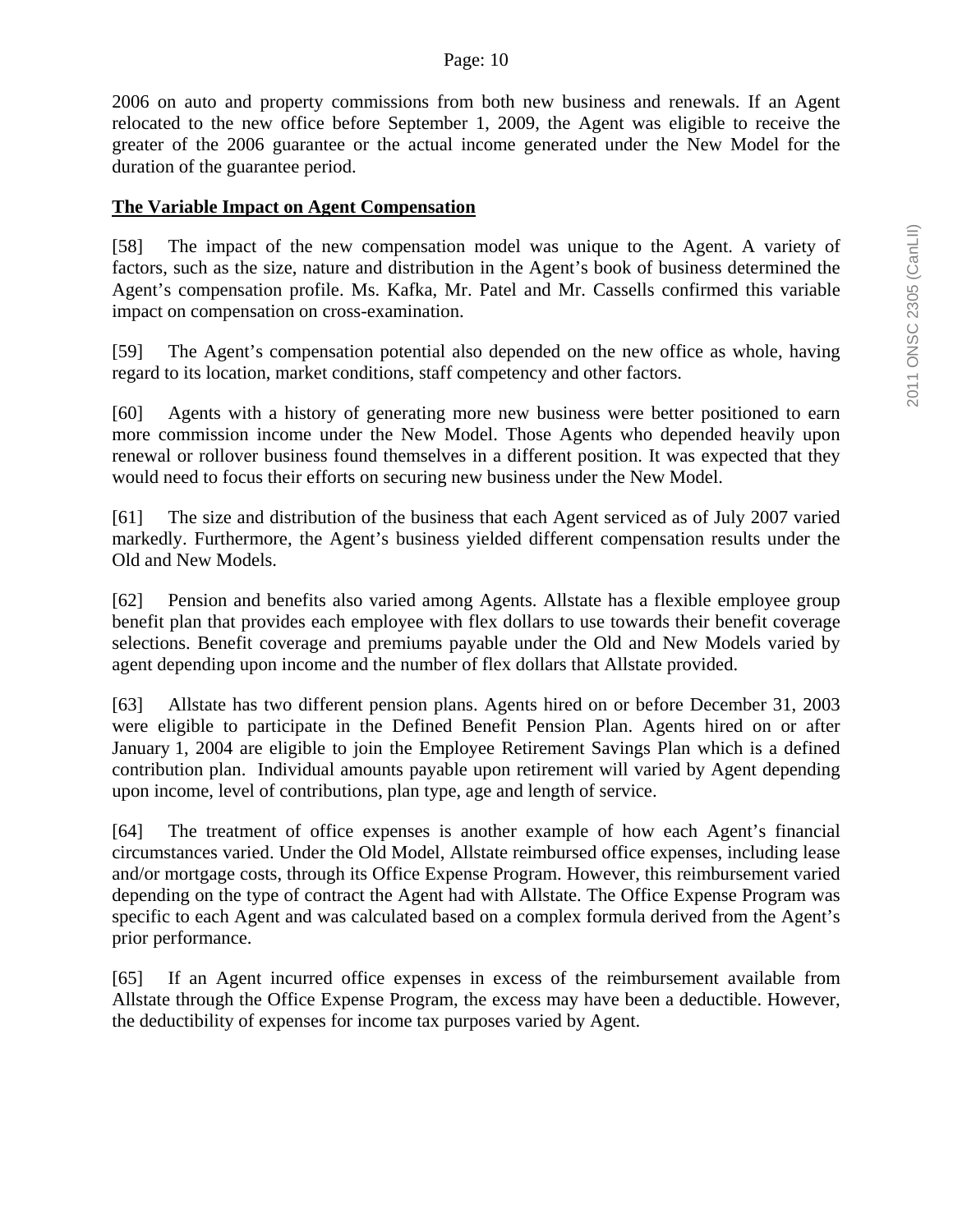#### Page: 11

[66] After relocation to the new office, Agents were no longer required to fund the majority of office related expenses, such as staff, rent, telephone, maintenance. Allstate assumed full responsibility for these expenses upon relocation. This ensured that the Agent's net income would not be reduced by these expenses.

[67] Ms. Kafka, Mr. Patel and Mr. Cassells confirmed on cross-examination that reimbursements under the Office Expense Program and the corresponding impact and potential tax treatment varied by Agent.

[68] Bonus payments to Agents also varied. Under the Old Model, Agents with higher earnings were eligible for additional bonuses based on various performance factors and financial modeling.

[69] In the New Model, some Business Development Agents, including Mr. Patel, were paid a Top Up Bonus. Some Agency Managers were paid a Supplemental Performance Bonus. Eligibility for these bonuses was based upon a comparison of the Agent's income guarantee during the implementation phase, against projected income under the New Model after expiry of the guarantee period.

[70] Allstate also individually adjusted compensation for certain Agents under the New Model. The adjustment resulted in an increase in the advance on commission or minimum annual earnings originally communicated to these Agents in their individual letter. Some Agents signaled their agreement to the changes by signing an acceptance letter. In Ontario, there were approximately 15 Agents who received such adjustments before September 1, 2007 (to be effective September 1, 2009). Of these individuals, nine were Agency Managers and three of them signed acceptance letters agreeing to the changes.

## **Different Employment Agreements**

[71] Since a constructive dismissal requires a unilateral change to a fundamental term of the employment contract, it is important to consider the contracts that govern the class. A variety of employment contracts were in use when Allstate decided to introduce the New Model.

[72] Mr. Cassells and Ms. Kafka were subject to Agent Employment Agreement numbered CR1501 and Mr. Patel was subject to the Agent Employment Agreement numbered CR1500.

[73] In addition to Employment Agreements CR1501 and CR1500, there were other employment agreements in use at Allstate at the material time. These employment agreements involved longer serving Agents and are referred to as the 830 Employment Agreements. There were three different types of agreements in this category: the 830A, 830-1 and 830-2. There are no representative plaintiffs for the 830 series of Agreements.

[74] The CR1501 Employment Agreement included the following provisions that are relevant to the issue of whether the New Model was a unilateral change:

I. EMPLOYMENT: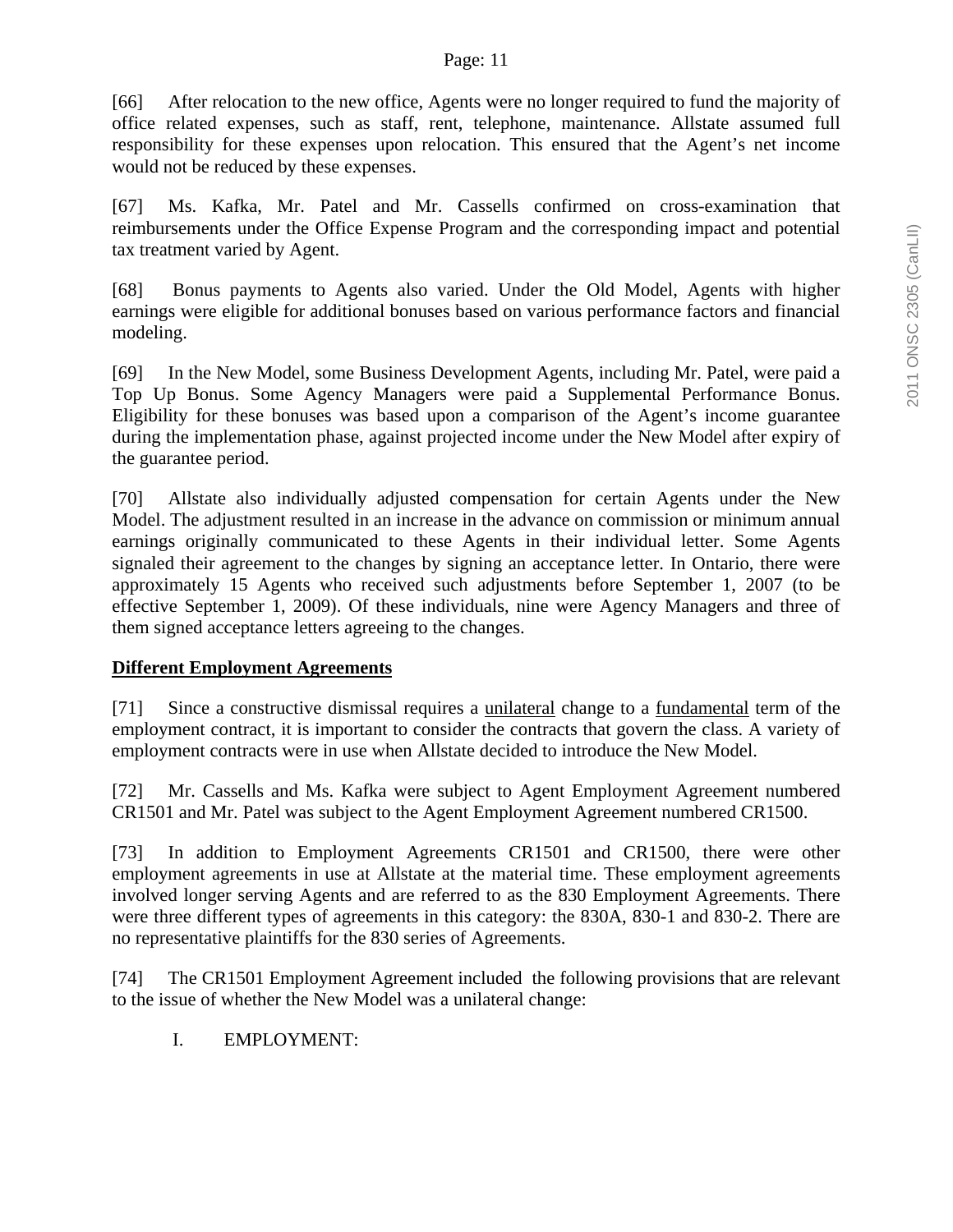- A. Effective \_\_\_\_\_\_\_\_, 19\_, the Company employs you and you accept employment as an Allstate CR1501 Agent. The terms and conditions of employment will be governed by this Agreement, as may be amended from time to time. The Company reserves the right to make whatever changes in the terms and conditions of your employment as it may deem necessary and appropriate in the furtherance of its business objectives, subject to the terms and conditions of this Agreement.
	- ….
- C. The Agents Employment Procedure Manual for the CR1501 Agreement, as may be amended from time to time, hereinafter referred to as the "Manual", is expressly incorporated in its entirety as part of this Agreement. The Company reserves the right to amend the Manual, including compensation amounts and rules, at any time without prior notice to you. In the event of any inconsistency between the Manual and any other provision of this Agreement, the Manual shall control.

….

- II. DUTIES:
	- ….
	- C. You will act as an agent of the Company for the purposes of soliciting, selling and servicing insurance and such other business as is specified in the Manual (herein referred to as "Company Business"). You will carry out all activities in the performance of such duties according to the terms of this Agreement under the direction and control of the Company or its authorized representatives. *…*
- X. SALES LOCATION:
	- A. The Company will designate the sales location to which you will be assigned. You understand that such location is nonexclusive. The Company reserves the right in its sole discretion to change your sales location at any time. You agree that you will reside within reasonable proximity to your sales location.

….

#### XI. OPERATION OF BUSINESS:

The Company shall determine in its sole discretion all matters relating to its business and the operation of the Company, including, but not limited to the following: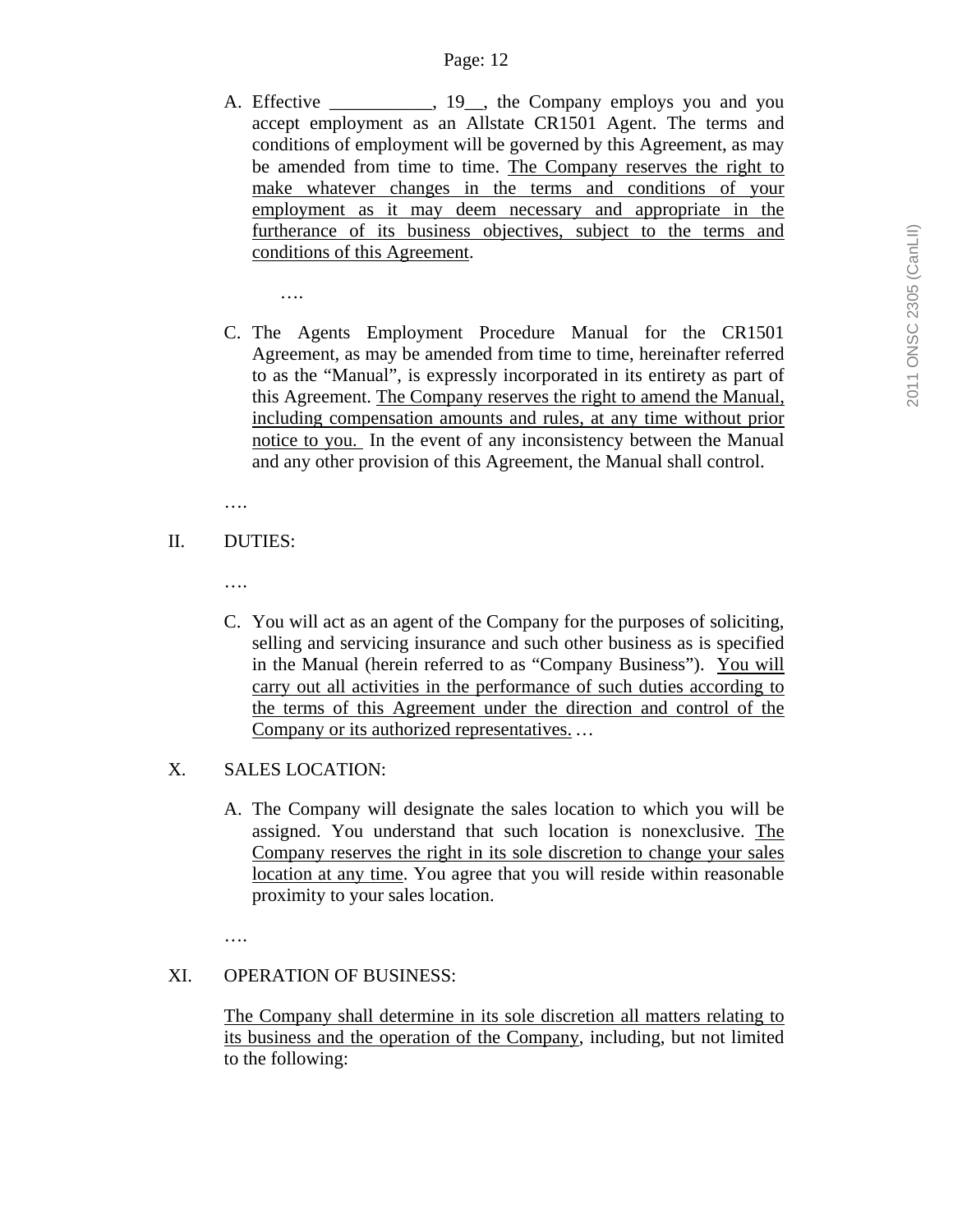….

#### XIV OWNERSHIP OF BUSINESS AND POLICIES IN YOUR ACCOUNT

A. The Company will own all business produced under the terms of this Agreement. You acknowledge that you have no interest in or rights to any such business.

[Emphasis added.]

[75] Contracts 1501 and the 830 series contained the following clause (that is not found in contract 1500):

#### XV. GENERAL:

A. This Agreement may not be modified except by a written agreement between the Company and you which expressly states that it modifies this Agreement. No other written statements, representations, or agreements and no oral statements, representations, or agreements shall be effective to modify this Agreement. No representative of the Company shall have authority to modify this Agreement except as provided in this Section. Nothing in this Section shall affect the Company's right to amend the Manual as provided in Section I. C.

[Emphasis added.]

[76] As noted in the above excerpt, the agreement incorporates by reference, the terms of the Agent Employment Procedure Manual that is subject to change at Allstate's discretion. It governs ethics, compensation, fees and products offered by other insurers.

[77] Each of the agreements, and accompanying manuals, have a variety of distinctive provisions relating to Allstate's ability to amend compensation and relocate Agents, as well as differing restrictive covenants and clauses relating to enforceability and severability. As well, the 830 and 1500 Employment Agreements included an internal review and appeal process before termination.

[78] At various times during the employment relationship, Agents including Ms. Kafka, Mr. Patel and Mr. Cassells, received and signed back Confirmation and Acknowledgement forms regarding changes in compensation, lines of business and other business related functions. These forms documented the Agents' receipt of such changes rather than seeking their consent.

[79] Ms. Kafka, Mr. Patel and Mr. Cassells agreed on cross-examination that Allstate was entitled to change and/or approve office locations at its discretion, whether under the 1500 or 1501 contract or the subsequent amendments to the contracts.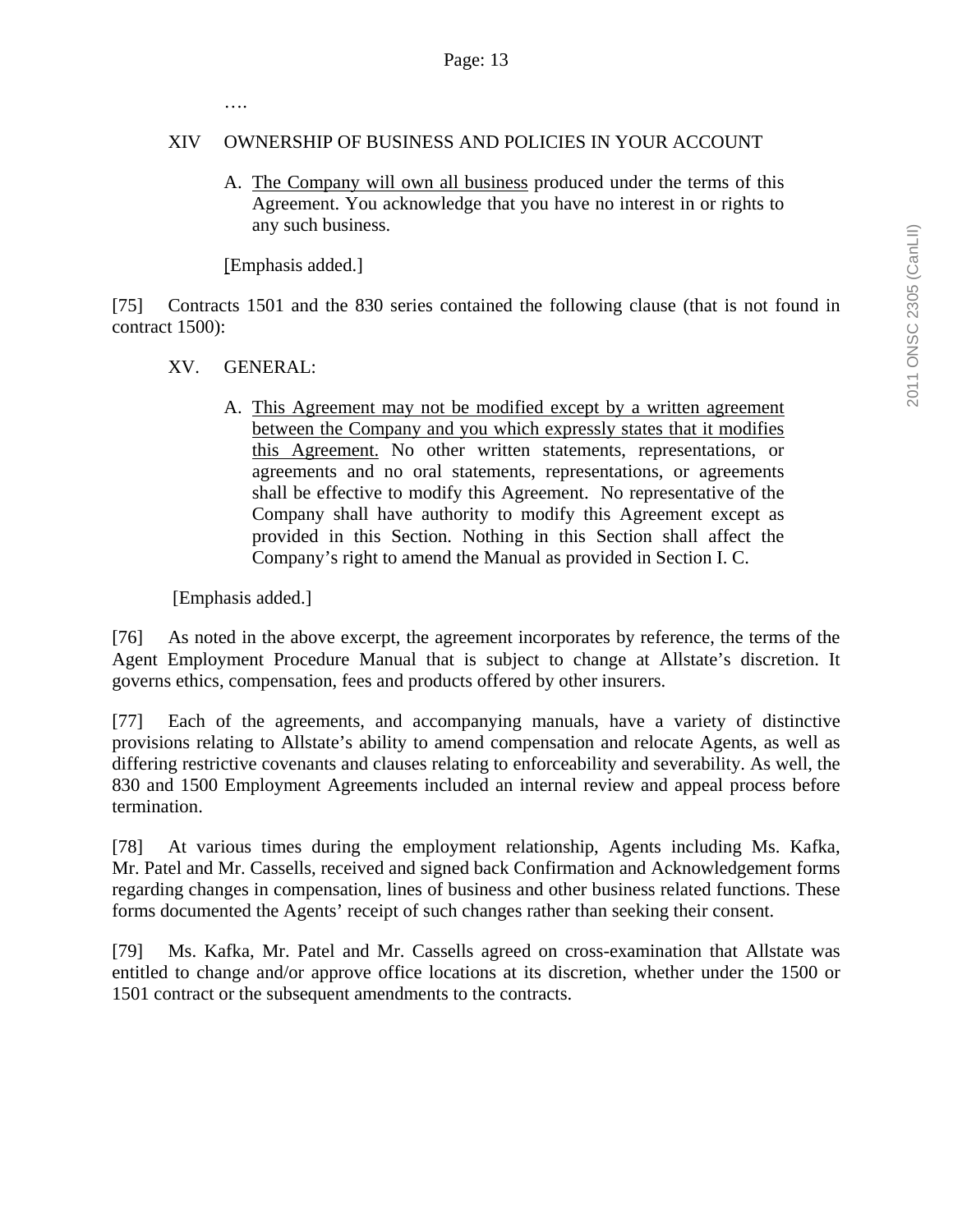## **Who are the Agents?**

[80] Unlike many class actions, much is known about the Agents who fall within the class description. Allstate's records describe the 102 Agents who fall within the class definition as follows:

- 22 Agents who retired, including 2 Agents who had been promoted to a managerial role (if any retired with an unreduced pension they would be excluded);
- 12 Agents who were promoted to and accepted a managerial role but subsequently resigned;
- 2 Agents who resigned after turning down an offer of a promotion to a managerial role;
- 2 Agents who are currently involved in litigation with Allstate claiming wrongful dismissal;
- 2 Agents who pursued a claim against Allstate through the procedure available under the ESA; and
- 62 Agents who simply resigned from their employment with Allstate.

[81] Of the 62 Agents who resigned from their employment with Allstate in Ontario between September 1, 2007 and September 1, 2009:

- 48 of those Agents' employment was governed by and subject to the terms and conditions of the CR1501 Employment Agreement;
- 5 of those Agents' employment was governed by and subject to the terms and conditions of the CR1500 Employment Agreement; and
- 9 of those Agents' employment was governed by and subject to the terms and conditions of the 830 Employment Agreement.

## **Specific Evidence about the Plaintiffs**

[82] Ms. Kafka, Mr. Patel and Mr. Cassells were all provided with continued employment in the New Model as Business Development Agents. They each rejected the changes, resigned from Allstate and commenced this action. Beyond these basic facts, there are unique features to the individual circumstances of the three plaintiffs that I will now review.

## *Ms. Kafka*

[83] Ms. Kafka was hired as an Allstate agent on February 1, 1994. She signed Agent Employment Agreement CR1501. On May 1, 1995, Ms. Kafka executed an amendment to her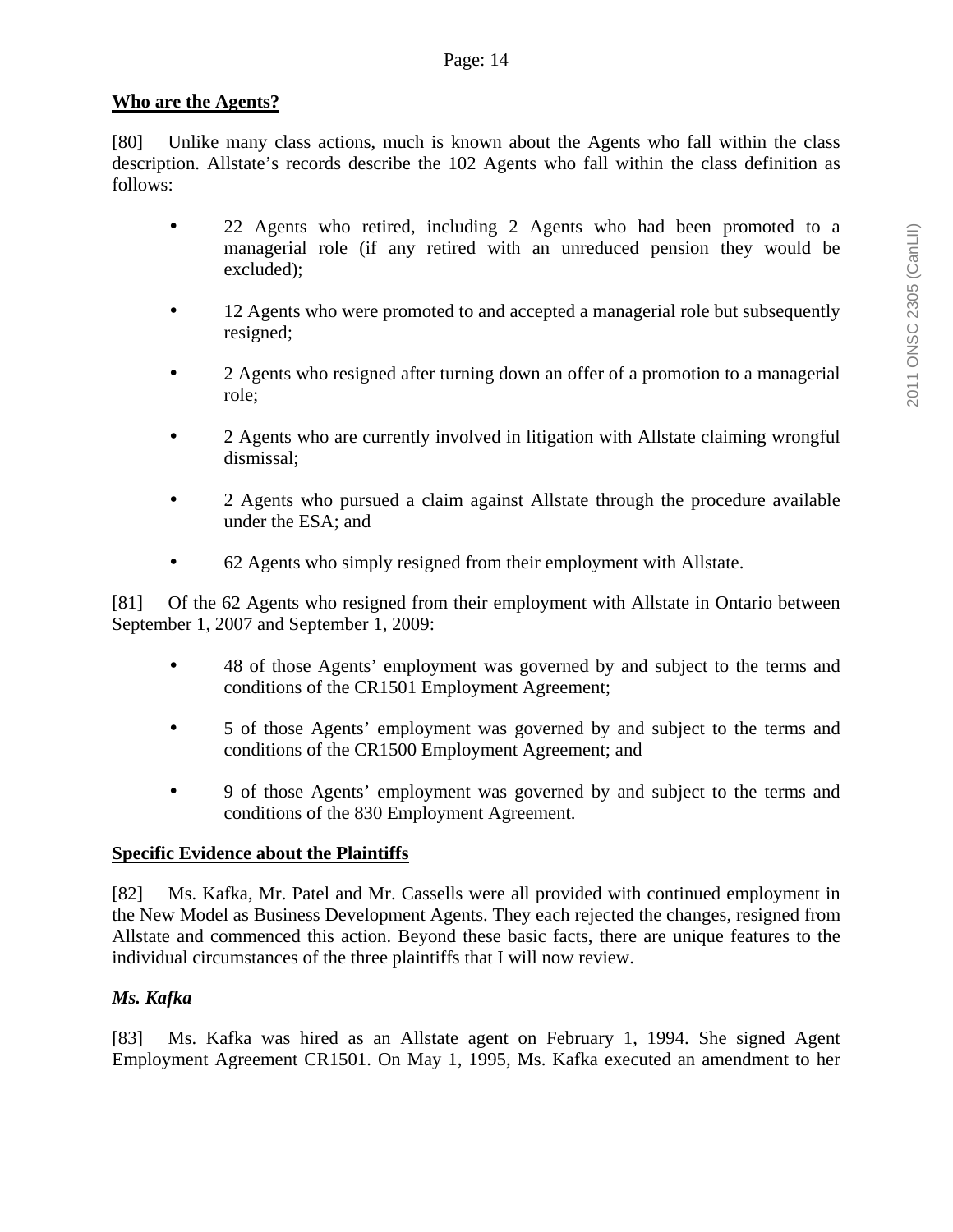#### Page: 15

Agent Employment Agreement which included a reservation of rights to Allstate to modify rules and procedures at any time and maintained Allstate's discretion over office location.

[84] When Allstate officials met with Ms. Kafka, they gave her an individual letter announcing the New Model and confirming her continuing role with Allstate as a Business Development Agent and income guarantee until September 1, 2009.

[85] When the New Model was announced, Ms. Kafka was operating a neighbourhood office with a partner. The office expenses, including lease costs and staffing, were reimbursed by Allstate through its Office Expense Allowance. The ratio of Office Expense Allowance reimbursement to expenses incurred was variable, with a corresponding variance in the tax deductibility of expenditures. This financial exposure would have been eliminated for Ms. Kafka under the New Model if she had continued to work with Allstate. She acknowledged this fact on her cross-examination.

[86] Ms. Kafka's participation in the corporate Profit Sharing Plan remained in place at the time of her resignation from employment. Ms. Kafka's pension and benefit entitlements were maintained on the same terms as under the Old Model and she acknowledged this on her crossexamination.

[87] The eventual implementation of Allstate's New Model would have had a unique impact on Ms. Kafka's income, benefit coverage, applicable premiums and pension because of the variety of factors which affected her compensation, including the size, nature and distribution of the book of business Ms. Kafka serviced on behalf of Allstate.

[88] In an e-mail dated May 5, 2008, Ms. Kafka advised Allstate that she was resigning due to the "distressing issue and the substantial modification of the Agent Employment Agreement as outlined in your letters of July 2007 and July 24, 2007". The "distressing issue" related to Ms. Kafka's concern that she may share office space in the new office with an Agency Manager who was a brother-in-law to her former spouse who was the subject of a restraining order. Allstate assured Ms. Kafka that she would not be relocated to this office.

[89] Ms. Kafka incorporated her own company called Kafka Insurance Brokers as part of her "game plan" in the event her request for an alternative office location was not granted.

[90] On February 28, 2008, before Ms. Kafka resigned, she filed a complaint with the Ontario Human Rights Commission pursuant to the *Human Rights Code,* R.S.O. 1990, c. H.19, alleging discrimination in employment based on gender as a result of her treatment under the New Model. Specifically, Ms. Kafka claimed she was not offered the Top Up Bonus solely on the basis of her gender. Ms. Kafka is pursuing her complaint.

[91] Ms. Kafka remained employed as an agent with Allstate until her resignation effective May 31, 2008. At no time before her resignation did Ms. Kafka move to a new office, cease receiving income for renewal business or receive income less than the 2006 guarantee. Before Ms. Kafka resigned, she was paid more than her guarantee for several of the months in the guarantee period.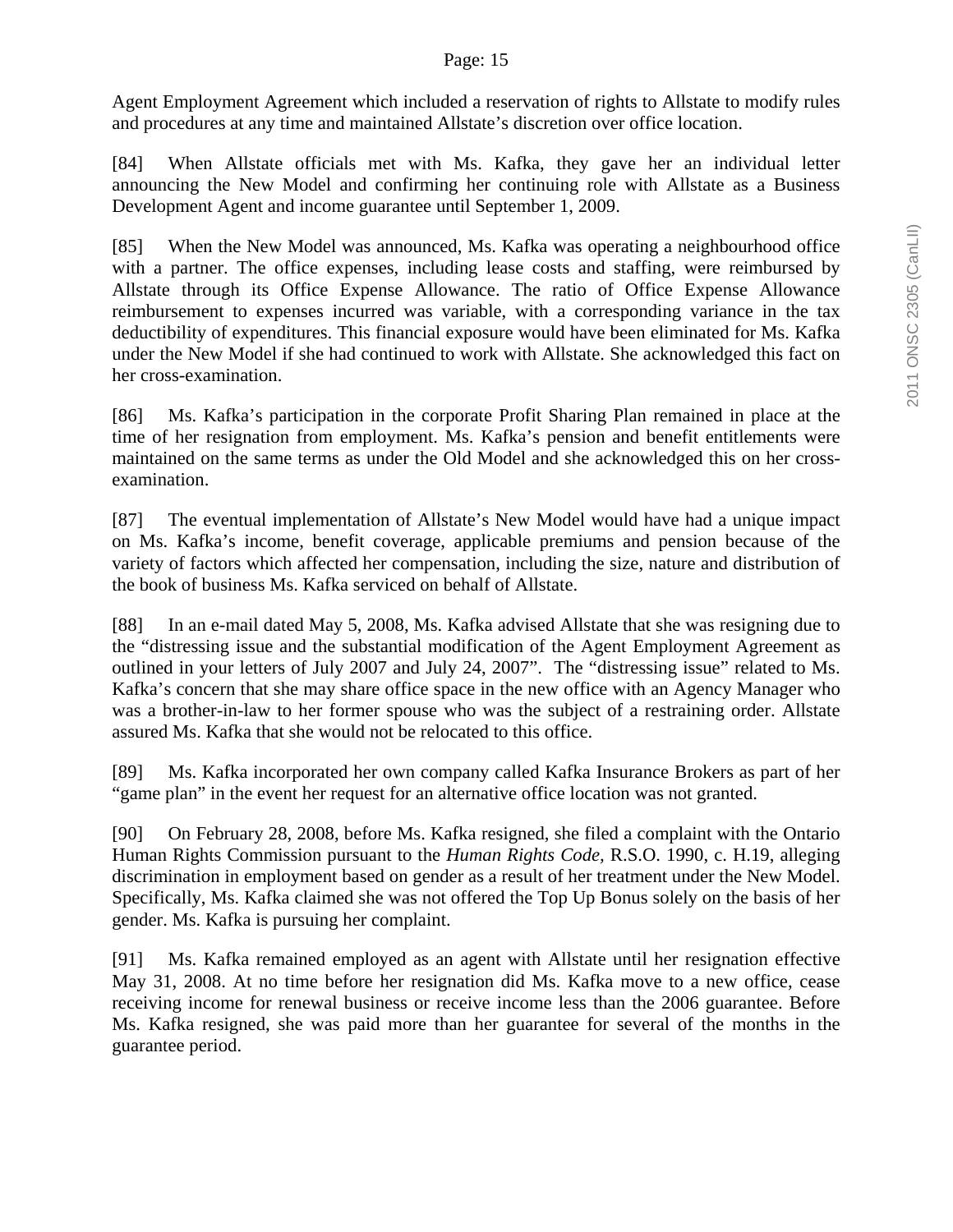### *Mr. Patel*

[92] Allstate hired Mr. Patel as an Agent on May 30, 1987. He signed Agent Employment Agreement, 1500. On July 27 1992, Mr. Patel executed an amendment to his Agent Employment Agreement which included a reservation of rights to Allstate to modify rules and procedures at any time and maintained Allstate's discretion over office location.

[93] Allstate officials met with Mr. Patel and gave him an individual letter confirming the New Model, his continuing role as a Business Development Agent and the income guarantee through September 1, 2009.

[94] Under the Old Model, Mr. Patel operated a neighbourhood office with a partner. Allstate reimbursed the office expenses, including lease costs and staffing, through the Office Expense Allowance. The ratio of Office Expense Allowance reimbursement to expenses incurred was variable, with a corresponding variance in the tax deductibility of expenditures. This financial exposure would have been eliminated for Mr. Patel under the New Model and he acknowledged this on his cross-examination.

[95] Mr. Patel's participation in the corporate Profit Sharing Plan remained in place when he resigned from employment. Mr. Patel acknowledged on cross-examination that his pension and benefit entitlements were maintained on the same terms as under the Old Model.

[96] The eventual implementation of Allstate's New Model would have had a unique impact on Mr. Patel's income, benefit coverage, applicable premiums and pension because of the variety of factors which affected his compensation, including the size, nature and distribution of the book of business Mr. Patel serviced on behalf of Allstate.

[97] Shortly after Allstate announced the New Model, Mr. Patel asked Allstate if he could negotiate a severance package and/or transfer to Allstate in the United States. Following his resignation Mr. Patel relocated to the United States to manage a family run liquor store.

[98] On February 14 2008, following the announcement of the Agency Manager appointments, Mr. Patel advised Allstate that he ought to have been named an Agency Manager because in his view, he was more qualified than the Agents selected for the Windsor region. Mr. Patel further advised that he was "shocked" and "upset" and believed that because of his ethnicity he was discriminated against in the selection process.

[99] On cross-examination, Mr. Patel alleged that his resignation was in part due to Allstate's failure to advise him how to properly respond to customer inquiries regarding the relocation of his former partner. Mr. Patel also stated that his resignation was motivated by the allegedly adverse treatment by his manager and the impact this had upon his health.

[100] Despite Allstate's assurance that no improper considerations affected his candidacy for an Agency Manager role, Mr. Patel advised Allstate by letter dated June 16 2008, that he would be resigning effective July 15, 2008. Mr. Patel claimed constructive dismissal as a result of the changes to the Agent Employment Agreement as well as "recent and additional wrongful acts by Allstate [that] have exacerbated my situation and have had an adverse impact on my health."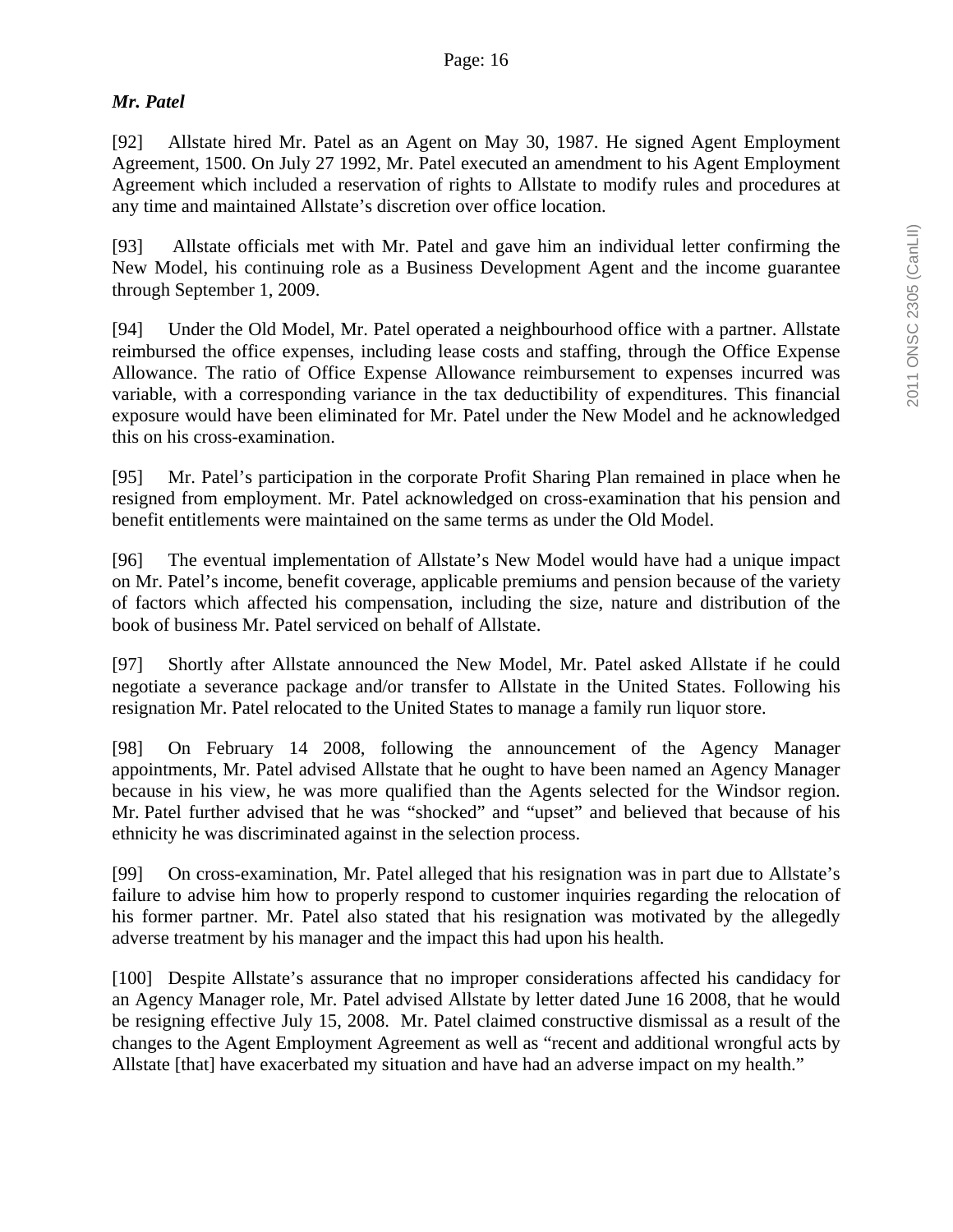#### Page: 17

[101] Mr. Patel remained employed as an agent with Allstate until his resignation effective July 15, 2008. Before Mr. Patel's resignation he had relocated to the new office for approximately one month and then commenced a leave of absence due to illness until the date of his resignation.

[102] At no time prior to his resignation did Mr. Patel cease receiving income for renewals or receive income less than the 2006 guarantee. Mr. Patel received the benefit of the guarantee in several months when his actual earnings in those months were substantially less.

## *Mr. Cassells*

[103] Allstate hired Mr. Cassells as an Agent on February 3, 1992. He signed Agent Employment Agreement CR1501. In April 1995, Mr. Cassells executed an amendment to his Agent Employment Agreement which provided a reservation of rights to Allstate to modify rules and procedures at any time and maintained Allstate's discretion over office location.

[104] Allstate officials met with Mr. Cassells and gave him an individual letter confirming the New Model, the income guarantee and his continuing role as a Business Development Agent.

[105] Under the Old Model Mr. Cassells operated his neighbourhood office with a partner. Allstate reimbursed the office expenses, including lease costs and staffing through the Office Expense Allowance. The ratio of the Office Expense Allowance reimbursement to expenses incurred was variable, with a corresponding variance in the tax deductibility of expenditures. Mr. Cassells acknowledged on his cross-examination that his financial exposure to these expenses would have been eliminated under the New Model.

[106] Mr. Cassells' participation in the corporate Profit Sharing Plan remained in place at the time of his resignation from employment. Mr. Cassells acknowledged on his cross-examination that his pension and benefit entitlements were maintained on the same terms as under the Old Model.

[107] The eventual implementation of Allstate's New Model would have had a unique impact on Mr. Cassells' income, benefit coverage, applicable premiums and pension because of the variety of factors which affected his compensation including the size, nature and distribution of the book of business Mr. Cassells serviced on behalf of Allstate.

[108] Mr. Cassells advised Allstate, by letter dated October 19, 2007, that with respect to the changes occurring in September 2009, he intended to continue his employment but would not "consent to the imposition of any quotas that might effectively reduce the income I have been enjoying".

[109] Mr. Cassells alleges that Allstate treated him unfairly because he was denied entitlement to the Office Expense Allowance allocation when his partner decided to retire. He alleges that Allstate failed to honour an historic arrangement for office expenses, triggered when an Agent retired. It is alleged that Allstate was required to pay the office expense allowance of the retiring partner for up to 24 months following the retirement until the end of the office lease. When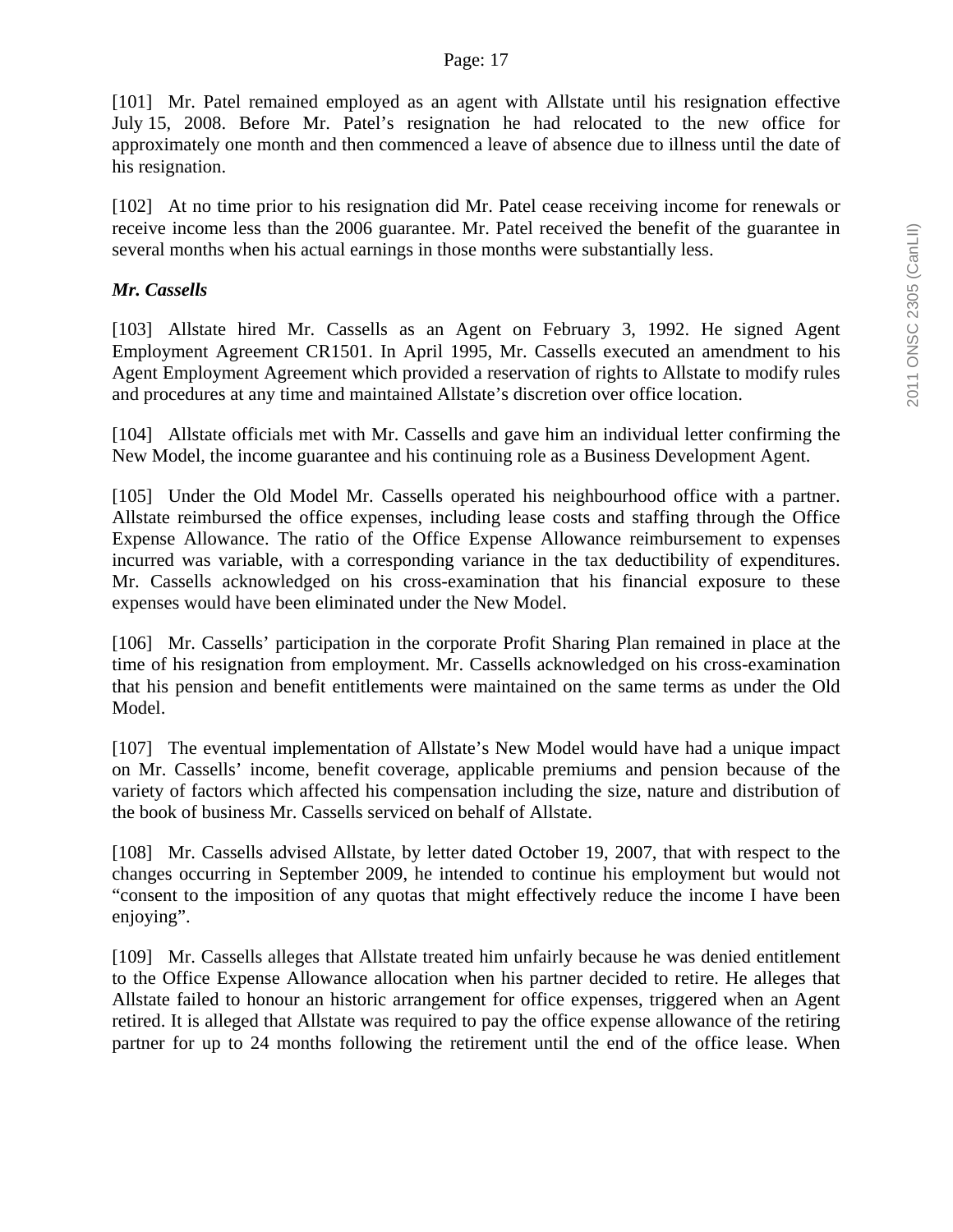Mr. Cassels' partner decided to retire, Mr. Cassels requested that Allstate cover his partner's share of the office expenses and Allstate refused.

[110] Mr. Cassells also objected to the referral of his partner's clients to another office, alleging that this was contrary to past practice. As well, Mr. Cassels objected to Allstate's decision to close his neighbourhood office at the end of February 2008 and relocate him to another neighbourhood office before moving him to his proposed new office.

[111] Allstate alleges that after the July 24 2007 announcement, Mr. Cassells started to plan a competing brokerage. Specifically from November 2007 until April 2008, while receiving the benefit of an income guarantee from Allstate, Mr. Cassells engaged in substantial efforts to facilitate his establishment as a competitor through the broker channel. Further, Allstate alleges that Mr. Cassells used Allstate's resources and equipment for this purpose, exporting detailed customer information for future use, disclosing confidential and proprietary book valuations, soliciting or and/or arranging for the departure of other Allstate employees, corresponding with the principals of competing brokerages, negotiating financing and facilitating his licensing requirements as an independent broker.

[112] In January 2008, Mr. Cassells made inquires with Allstate to inquire about retirement options. He was thinking about retiring in April and in fact communicated his intention to do so.

[113] By letter dated April 15, 2008, Mr. Cassells again corresponded with Allstate to assert that "….any reduction to my current earnings or slightest change in working conditions is constructive dismissal." In this letter Mr. Cassells provided 30 days' notice of his resignation.

[114] Mr. Cassells remained employed as an Agent with Allstate until his resignation effective May 15, 2008. He did not move to a new office before his resignation. Like all Agents, Mr. Cassells received the benefit of the income guarantee. There were several months when the actual earnings he generated were substantially less than the income guarantee that he was paid.

[115] With the benefit of this evidentiary review, I will now consider requirements for certification.

## **CERTIFICATION REQUIREMENTS**

[116] Section 5(1) of the *CPA* sets out the criteria for the certification of a class proceeding. The language is mandatory. The court is required to certify the action as a class proceeding where the following five-part test for certification is met:

(a) the pleadings or the notice of application discloses a cause of action;

(b) there is an identifiable class of two or more persons that would be represented by the representative plaintiff or defendant;

(c) the claims or defences of the class members raise common issues;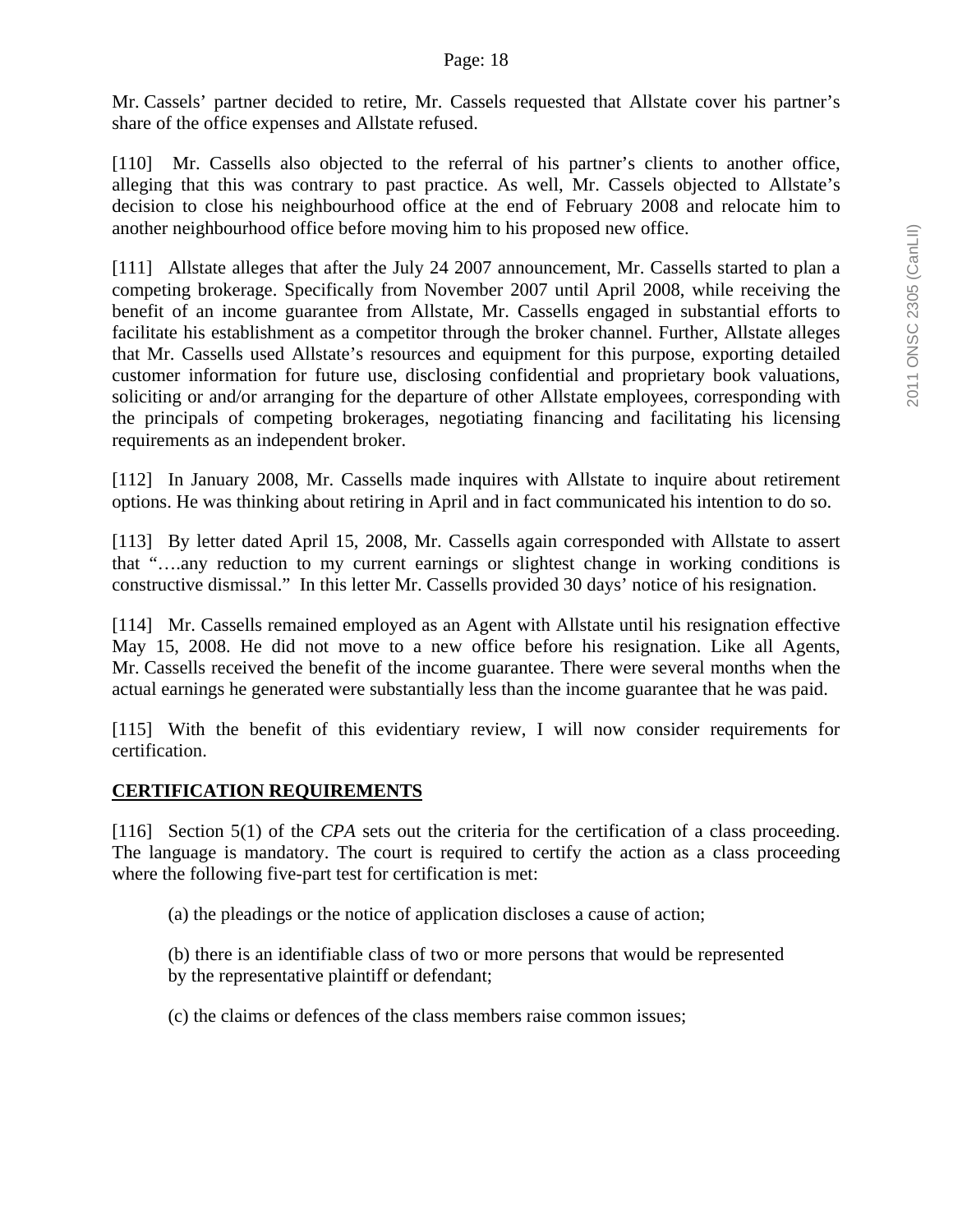(d) a class proceeding would be the preferable procedure for the resolution of the common issues; and

(e) there is a representative plaintiff or defendant who,

(i) would fairly and adequately represent the interests of the class,

(ii) has produced a plan for the proceeding that sets out a workable method of advancing the proceeding on behalf of the class and of notifying class members of the proceeding, and

(iii) does not have, on the common issues for the class, an interest in conflict with the interests of other class members. 1992, c. 6, s. 5 (1).

[117] These requirements are linked: "There must be a cause of action, shared by an identifiable class, from which common issues arise that can be resolved in a fair, efficient and manageable way that will advance the proceeding and achieve access to justice, judicial economy and the modification of behaviour of wrongdoers." (*Sauer v. Canada (Attorney General)*, [2008] O.J. No. 3419 (S.C.J.) at para. 14.)

[118] Winkler J. (as he then was) pointed out in *Frohlinger v. Nortel Networks Group,* [2007] O.J. No. 148 at para. 25 (S.C.J.), that the core of a class proceeding is "the element of commonality". It is not enough for there to be a common defendant. Nor is it enough that class members assert a common type of harm. Commonality is measured qualitatively rather than quantitatively. There must be commonality in the actual wrong that is alleged against the defendant and some evidence to support this.

[119] The decision to certify is not merits-based. The test must be applied in a purposive and generous manner, to give effect to the important goals of class actions - providing access to justice for litigants; promoting the efficient use of judicial resources; and sanctioning wrongdoers and encouraging them to modify their behaviour: *Western Canadian Shopping Centres Inc. v. Dutton,* [2001] 2 S.C.R. 534, [2000] S.C.J. No. 63 at paras. 26-29; *Hollick v. Toronto (City),* [2001] 3 S.C.R. 158, [2001] S.C.J. No. 67 at para. 15.

[120] In *Hollick, supra,* at para. 25, the "some basis in fact" test was introduced when the court stated that "the class representative must show some basis in fact for each of the certification requirements set out in s. 5 of the Act, other than the requirement that the pleadings disclose a cause of action."

[121] Since it is not the role of the court on a certification motion to "find facts", I conclude that *Hollick* directs the court to confirm that there is some evidence to support the s. 5 (b) – (e) requirements. This interpretation of the test is consistent with the low burden that rests on the plaintiff as explained in *Hollick* at para. 16 and generally consistent with how the numerous courts have applied the "some basis in fact" test.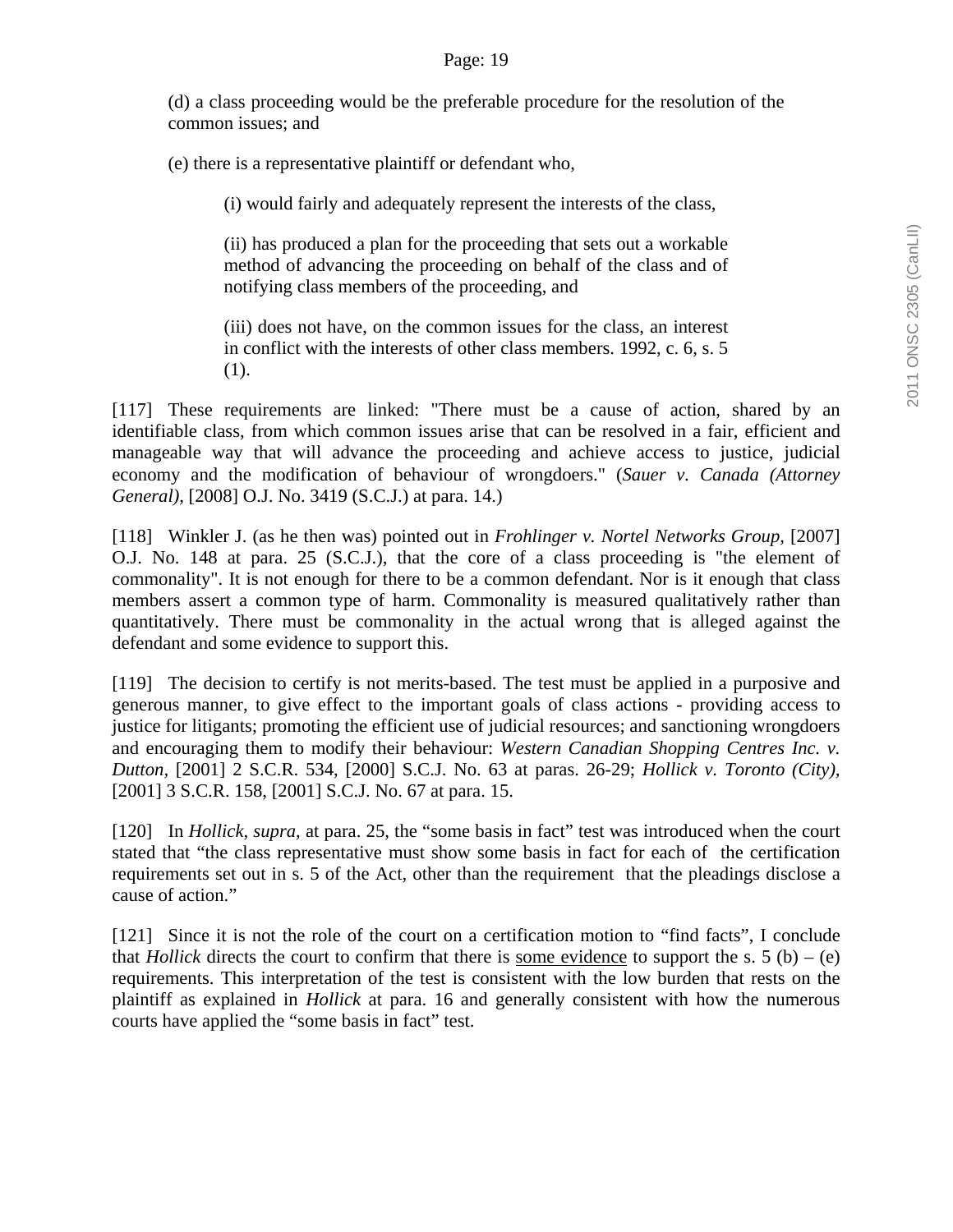## **5(1)(a) - Cause of Action**

[122] The test under s.  $5(1)(a)$  is well settled and identical to the test under rule  $21.01(1)(b)$  of the *Rules of Civil Procedure*, R.R.O. 1990, Reg. 194. The following principles apply to the determination of the issue of whether the pleadings disclose a cause of action under s.  $5(1)(a)$ :

- No evidence is admissible for the purposes of determining the s.  $5(1)(a)$  criterion: *Hollick* at para. 25.
- All allegations of fact pleaded, unless patently ridiculous or incapable of proof, must be accepted as proven and thus assumed to be true.
- The pleading will be struck out only if it is plain, obvious and beyond doubt that the plaintiff cannot succeed and only if the action is certain to fail because it contains a radical defect: *Cloud v. Canada (Attorney General)* (2004), 73 O.R.  $(3d)$  401  $(C.A.)$  at para. 41, leave to appeal to S.C.C. refused,  $[2005]$  S.C.C.A. No. 50.
- Matters of law not fully settled in the jurisprudence must be permitted to proceed: *Ford v. F. Hoffmann-LaRoche Ltd.* (2005), 74 O.R. (3d) 758 (S.C.J.) at para.  $17(e)$ .
- The pleading must be read generously to allow for inadequacies due to drafting frailties and the plaintiffs' lack of access to key documents and discovery information: *Hunt v. Carey Canada Inc.*, [1990] 2 S.C.R. 959 at 980; *Anderson v. Wilson* (1999), 44 O.R. (3d) 673 (C.A.) at 679.

[123] The amended statement of claim alleges that Allstate unilaterally made "substantive material changes" to the terms of their employment contracts and that these changes constitute constructive dismissal. The plaintiffs rejected the changes and resigned from Allstate. They were not paid termination or severance pay under the *ESA*.

[124] During the hearing the plaintiffs confirmed that the damages claimed are limited to termination or severance pay, punitive damages and interest.

[125] In support of the punitive damage claim, the plaintiffs allege that Allstate's conduct "was entirely without care, deliberate, callous, willful and an intentional disregard of the rights of class members". Specifically, the plaintiffs allege that Allstate forced older better paid employees to leave their employment to allow Allstate to hire younger replacements and that such conduct was systemic discrimination.

[126] It is conceded that the plaintiffs' amended statement of claim discloses a cause of action.

[127] I am satisfied that the first criterion for certification is met.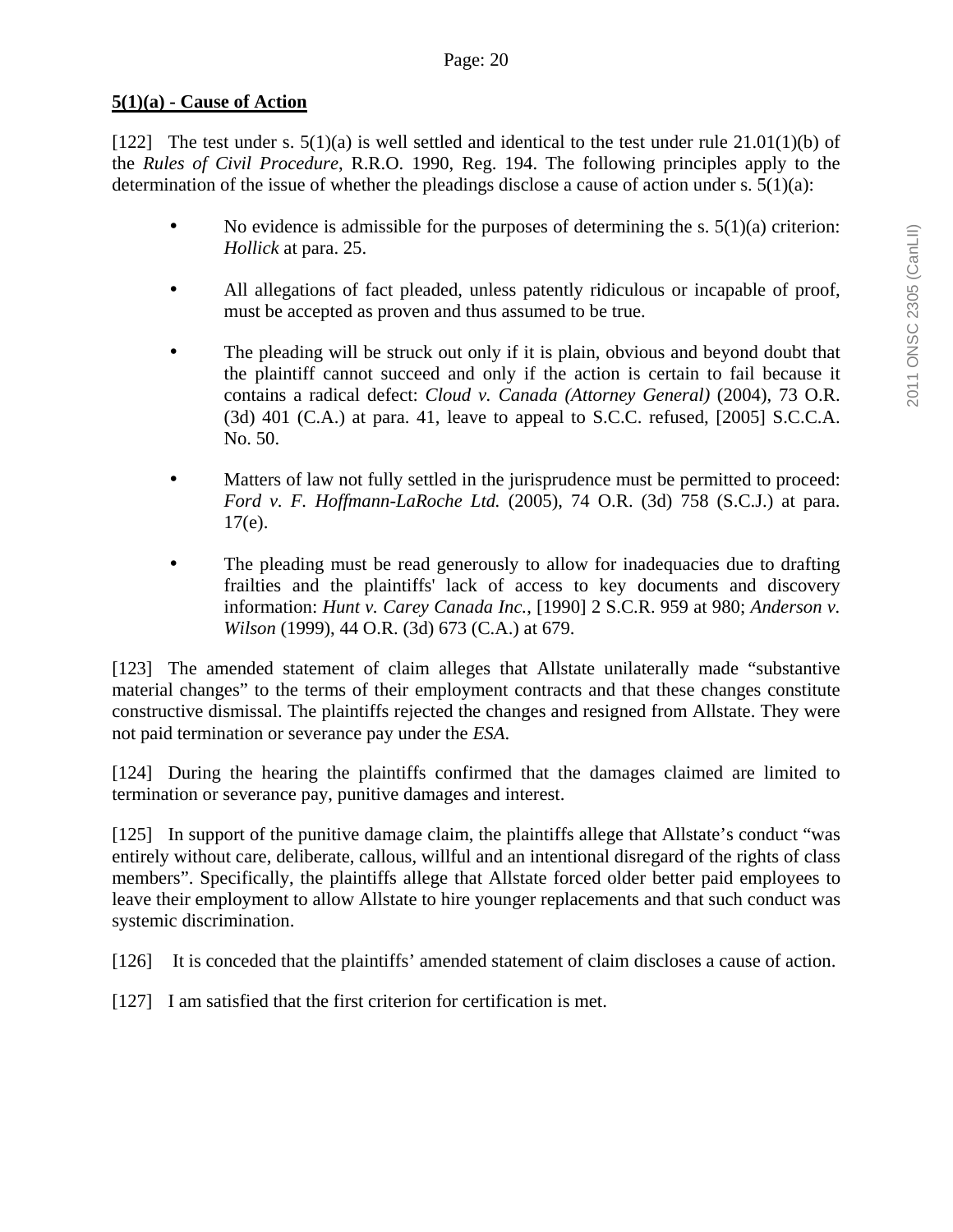### **5(1)(b) - Identifiable Class**

[128] Section 5(1) (b) requires that there be "an identifiable class of two or more persons that would be represented by the representative plaintiff or defendant". The purpose of a class definition is: (a) to identify persons with a potential claim; (b) define who will be bound by the result; and (c) describe who is entitled to notice: *Bywater v. Toronto Transit Commission,* [1998] O.J. No. 4913, 27 C.P.C. (4th) 172 (Gen. Div.) at para. 10. To serve the mutual benefit of the parties, the class definition should not be unduly narrow or unduly broad

[129] Class members are not required to have identical claims and class membership identification is not commensurate with the elements of the causes of action advanced on behalf of the class: *Cloud, supra,* at para. 45.

[130] In response to defendants' position that the class definition was over-inclusive and not rationally connected to the common issues, the plaintiffs revised class definition during the hearing. The revisions are underlined as follows:

All individuals who had been employed in Ontario for at least three (3) months by the defendant, Allstate Insurance Company of Canada (hereinafter "Allstate") as Agents as of July 24, 2007 and whose employment with Allstate ended between July 24, 2007 and September 1, 2009, without having received termination and/or severance pay pursuant to the ESA, S.O. 2000, c. 41 ("ESA") but not including the nine (9) Agents that Allstate alleges were dismissed for cause or anyone who retired with an actuarially unreduced pension benefit as defined in ESA Reg. 288/01, s. 9(1)3.

[131] The above revisions address some of the defendants' criticism. The nine Agents dismissed for cause and those who retired with unreduced pension benefits are not entitled to *ESA* benefits and should not be part of the class definition. The revision excludes these Agents.

[132] Allstate's remaining criticism is that the class definition is not rationally connected to the proposed common issues. Allstate submits that only an Agent, who was constructively dismissed and resigned within a reasonable period and was not found to have refused an offer of reasonable alternative employment, would fit within the class.

[133] However, this criticism invites a merit based definition of the class. Membership in the class should not require a determination of the merits of the claim. I adopt the following passage in *Robertson v. Thompson Corp.* (1999), 43 OR (3d) 161 at page 169 where Sharpe J stated:

I agree with Winkler J. in Bywater*,* and with Newberg, Class Actions, 3rd ed. at p. 6-61, that the class should be defined in objective terms, and that circular definitions referencing the merits of the claim or subjective characteristics ought to be avoided. Such definitions make it difficult to identify who is a member of the class until the merits have been determined. Definitions based upon the merits of the claim also violate the statutory policy that the merits are not to be decided at the certification stage.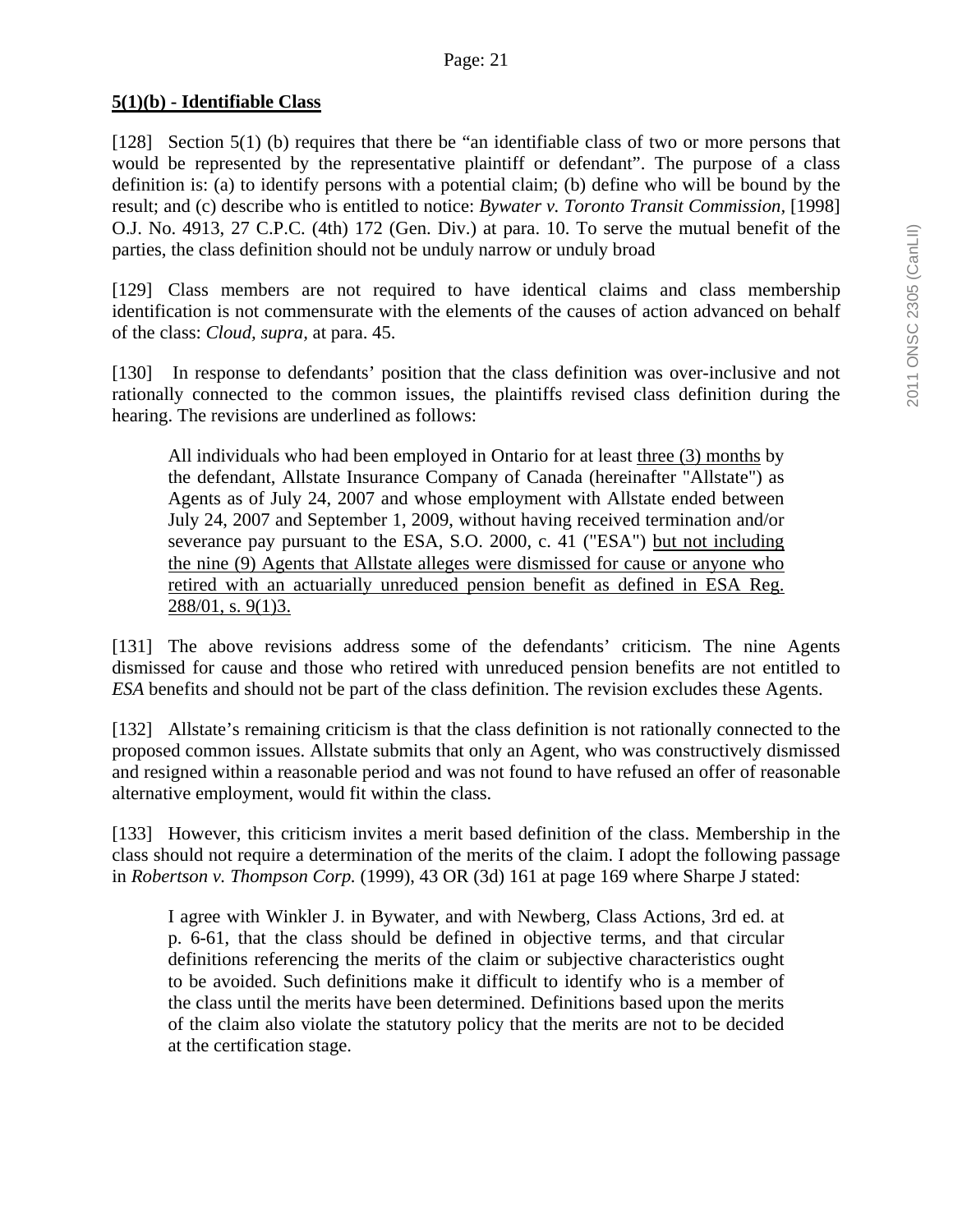[134] The identity of the Agents who fall within the class definition is known. Eric Pickering confirms that as of July 24 2007, when Allstate introduced the New Model, 236 Allstate Agents were employed in Ontario. Of the 236 Agents, 125 remained actively employed with Allstate after September 1, 2009. Nine of the remaining 125 Agents were dismissed for cause leaving 102 potential class members.

[135] In summary, I am satisfied that the revised class definition identifies persons who have a potential claim against Allstate, defines the parameters of the lawsuit so as to identify those who will be bound by the result and describes those entitled to notice. The second criterion for certification is met.

### **5(1)(c) - Common Issues**

## *The Legal Test*

[136] Section 5(1) of the *CPA* requires that "the claims or defences of the class members raise common issues". Section 1 of the *CPA* defines "common issues" as:

- (a) common but not necessarily identical issues of fact, or
- (b) common but not necessarily identical issues of law that arise from common but not necessarily identical facts.

[137] For an issue to be common it must be a substantial ingredient of each class member's claim and its resolution must be necessary to the resolution of each class member's claim: *Hollick* at para. 18.

[138] An issue will not be common if its resolution is dependent upon individual findings of fact that have to be made with respect to each individual claimant: *Fehringer v. Sun Media Corp.*, [2002] O.J. No. 4110, 27 C.P.C. (5th) 155 (S.C.J.), aff'd, [2003] O.J. No. 3918, 39 C.P.C. (5th) 151 (Div. Ct.).

[139] The underlying question is whether the resolution of a proposed common issue will avoid duplication of fact-finding or legal analysis: *Western Canadian Shopping Centres Inc.*, *supra,* at para. 39.

[140] An issue can be common even if it makes up a very limited aspect of the liability question and although many individual issues remain to be decided after its resolution: *Cloud* at para. 53. It is not necessary that the answers to the common issues resolve the action or even that the common issues predominate. It is sufficient if their resolution will significantly advance the litigation so as to justify the certification of the action as a class proceeding.

[141] The common issues criterion is not a high legal hurdle, but a plaintiff must adduce some basis in the evidence to show that issues are common: *Hollick* at para. 25. As Lax J. stated in *Fresco v. Canadian Imperial Bank of Commerce,* [2009] O.J. No 2531 at para. 61 "[w]hile only a minimum evidentiary basis is required, there must be some evidence to show that this issue exists and that the common issues trial judge is capable of assessing it in common. Otherwise,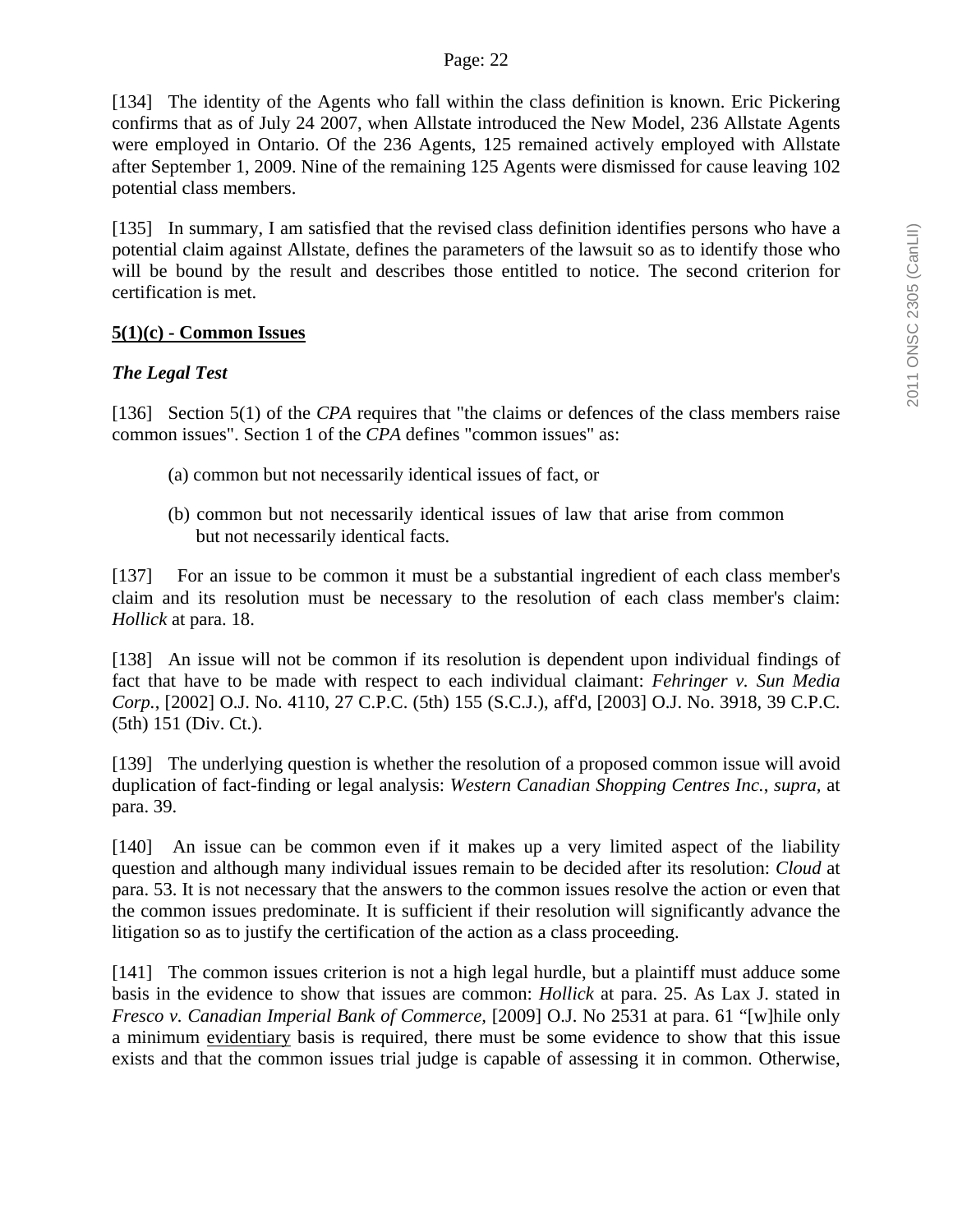the task for the common issues trial judge would not be to determine a common issue, but rather to identify one." [Emphasis added.]

### *Proposed Common Issues*

[142] During the certification hearing the plaintiffs presented the following revised the list of common issues:

- (1) Does Allstate's new agent distribution model make substantial material changes to the Class' employment terms thereby constituting constructive dismissal under the *ESA*?
- (2) Can Allstate make substantial material changes to the Class' employment terms by giving two years notice?
- (3) If not, did the employment contracts permit Allstate to impose such substantial material changes?
- (4) Was the Class obligated to resign any time prior to September 1, 2009 and, if so, when?
- (5) Does the Class have any mitigation obligations under the *ESA* and, if so, what are they?
- (6) Does Allstate's new agent distribution model constitute an offer of reasonable, alternative employment within the meaning of the *ESA* Regulations and, if so, what are the consequences?
- (7) Is Allstate in breach of the *ESA* in failing to pay termination and/or severance pay to the Class?
- (8) Is Allstate liable to the Class for damages and, if so, in what amount?
- (9) Does the conduct of Allstate justify an award of punitive damages?
- (10) If the answer to (i) is yes, what is the amount of punitive damages?

#### *Analysis*

[143] I start my analysis with some general observations about the plaintiffs' common issues.

[144] Common issues must be connected to the essential elements of the cause of action otherwise the resolution of a common issue will not move the action forward. While the common issues attempt to track essential elements of a constructive dismissal claim, some of the common issues as drafted are problematic.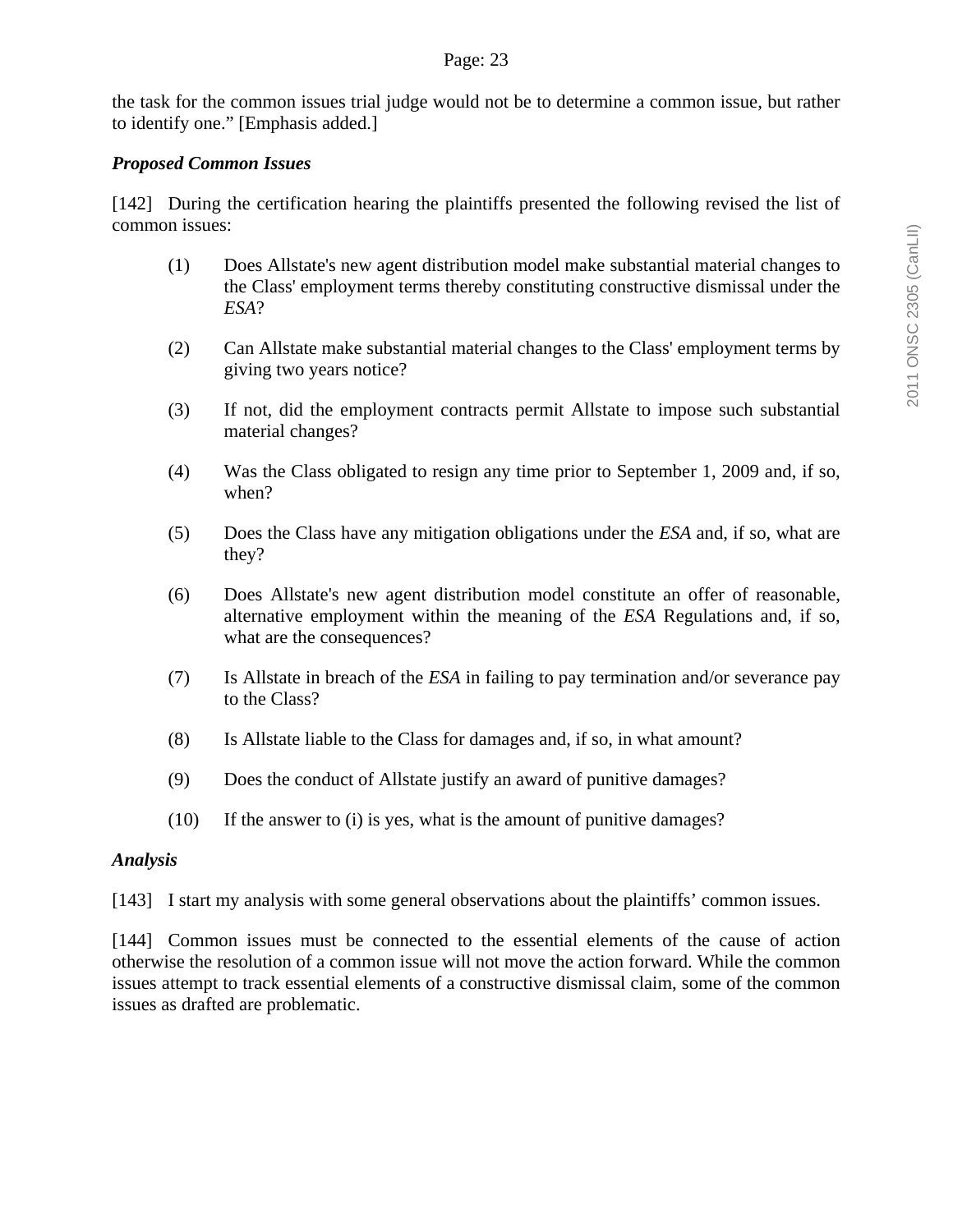[145] Generally, there is some basis in the evidence to show that these common issues exist. As well, the common issues generally focus on an issue that is a substantial ingredient of each class member's claim.

[146] However, the plaintiffs' common issues have a fatal flaw: they lack commonality. The resolution of an issue for the plaintiffs will not avoid individual fact finding and legal analysis to determine the answer for each member of the class.

## *Common Issue # 1*

## *Does Allstate's new agent distribution model make substantial material changes to the Class' employment terms thereby constituting constructive dismissal under the ESA?*

[147] The new agent distribution model is what I have called the New Model.

[148] The wording of this common issue raises two problems. First, the law of constructive dismissal requires a "fundamental" change not a "substantial material" change. While the difference in wording is perhaps not that significant, the language of the common issues should track the essential elements of the cause of action. The words "substantial" and "material" are used elsewhere in the common issues. If I was prepared to certify this common issue, I would require the words "substantial" and "material" to be replaced with the word fundamental.

[149] A more significant problem is the imbedded assumption in the question that such a change leads automatically to a constructive dismissal. It is wrong in law to assume that if there was a fundamental change it "thereby [constitutes] constructive dismissal under the *ESA*". A finding that there has been a fundamental change to a term of an employment contract is but one step, albeit an important one, in the analysis.

[150] If the common issue is revised to reflect these points, it should read: Did Allstate's New Model make a fundamental change to the terms of the Class' employment contract?

[151] There is some basis in the evidence to show that this issue exists. The changes that the New Model introduced applied to all of the Agents in Ontario. There is no dispute that the New Model was different from the Old Model. The New Model changed how Allstate sold insurance. It introduced new consolidated offices, new positions and a new method of agent compensation.

[152] However, there is no evidence that this issue is capable of being assessed in common.

[153] The plaintiffs argue that there is commonality because the New Model applied to all Agents. As a result, they all experienced the changes that the New Model introduced. However, the focus is not on whether the terms of employment were changed but rather was the change fundamental. There is no commonality in the core of this issue: was it a fundamental change? The answer to this question depends upon individual findings of fact for each class member's claim.

[154] Plaintiffs' counsel submits that that there is no need to delve into the individual circumstances of the three named plaintiffs to decide if they were constructively dismissed. The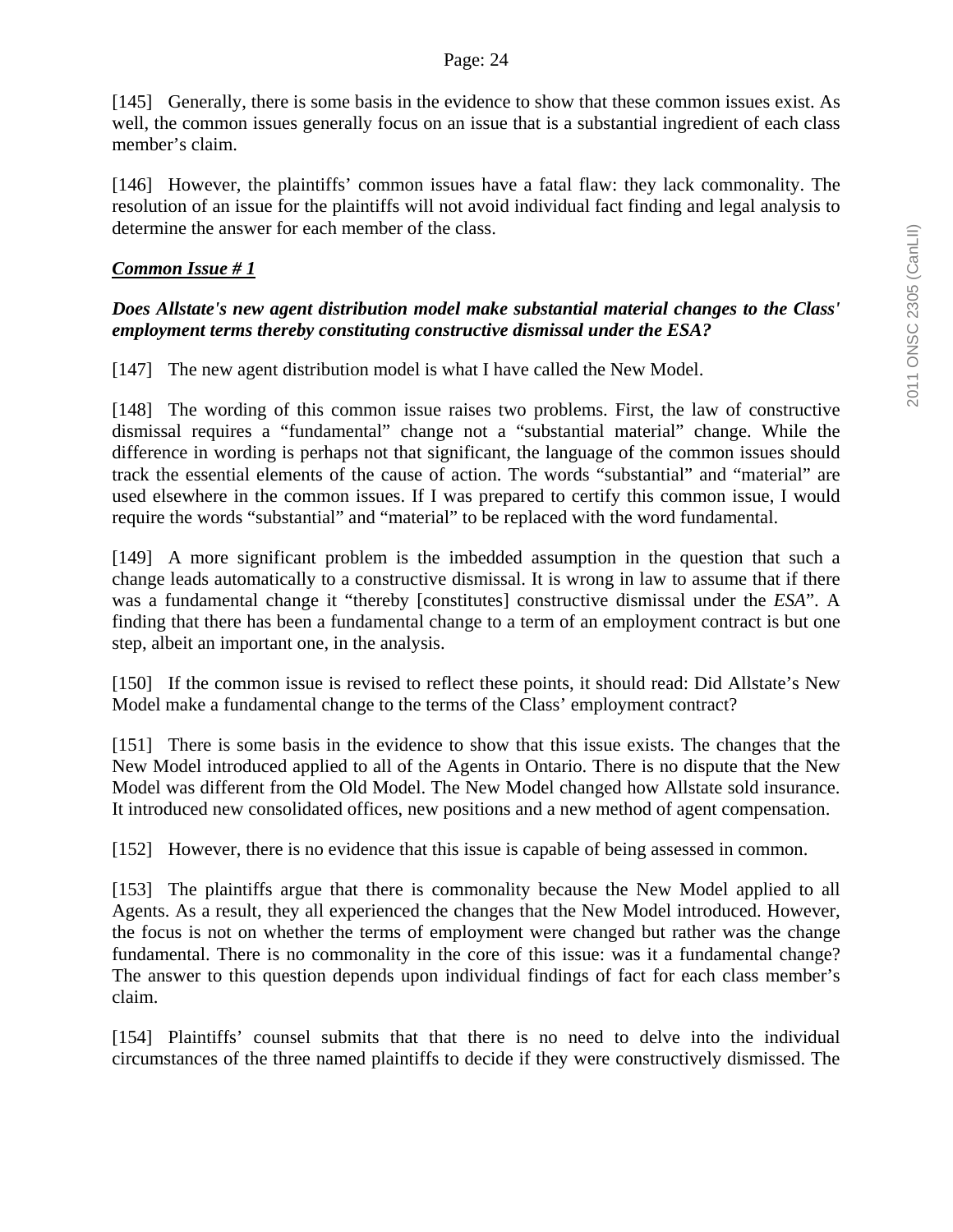#### Page: 25

plaintiffs argue that since the plaintiffs all resigned, the effect that the New Model would have had on them is speculative. I disagree. Typically, employees who allege that they were constructively dismissed have rejected the change and resigned and yet the law still requires an individualized inquiry.

[155] The plaintiffs also argue that since Allstate communicated the change to all Agents in a form letter (the July letter), then the substance of this letter should be used to decide if Allstate made a fundamental change to a term or condition of all Agents' employment.

[156] The plaintiffs intend to prove that they were constructively dismissed by focusing on the macro level and the changes that the New Model introduced for all Agents. Specifically, at the common issues trial, they submit that the court can look at the July letter and compare the Old Model with the New Model to determine if Allstate made a fundamental change to the terms of the plaintiffs' employment. For example, the plaintiffs plead that the New Model unilaterally:

- Required all Agents to close their offices and move to new locations
- Changed the entrepreneurial role the Agents had in the neighbourhood office
- Changed their compensation system
- Changed the control the Agents had over their book of business
- Removed their renewal book of business
- Changed their reporting structure

[157] The plaintiffs submit that these changes will be the evidentiary foundation that will allow the court to determine if Allstate made a fundamental change to a term or condition of the employment contract.

[158] The plaintiffs' approach is flawed because it ignores the nature of the individual inquiry that the courts require to decide if an employee has been constructively dismissed. While the July letter explained the areas of change or the "direction of the change", it did not reveal the degree of change for each agent. As explained in Echlin and Fantini, it is the "degree of the change which is critical to assessing whether altered job duties amount to a fundamental breach of the employment contract." Determining the degree of a change in an employment contract is a contextual, relative, and individual assessment.

[159] Furthermore, the plaintiffs cannot preclude the defence from conducting an inquiry into the individual and unique circumstances of each plaintiff and each Agent. The July letter is merely the beginning of an inquiry into whether the New Model made a fundamental change to an agent's employment contract. First, the specific contract and any amendments must be reviewed. The inquiry from this point forward descends into a detailed review of how the New Model impacted each agent. Of necessity this requires the Agent's job description, office location, expenses, earnings and benefits under the Old Model to be compared with the same or similar features under the New Model. This would not be a simple exercise, since there were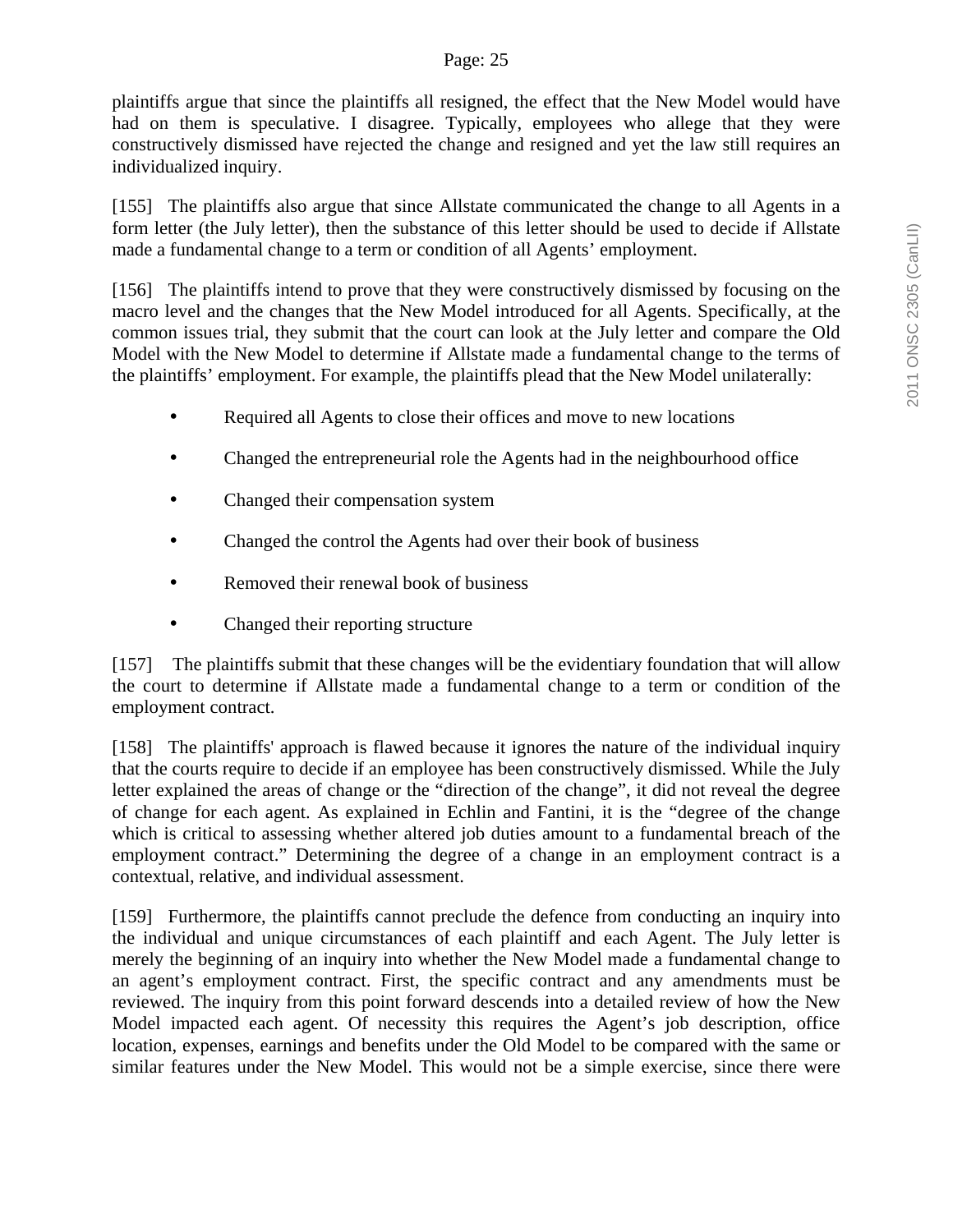several variable elements to an Agent's compensation under both models (i.e. commissions for new and renewal business, bonuses, pensions, benefits and office expense reimbursement).

[160] The size, nature and distribution of the Agent's book of insurance business determined the Agent's compensation profile under the Old Model and directly impacted how the Agent would be compensated under the New Model. For example, under the New Model, Agents are expected to focus their efforts on securing new business. An Agent who had a history of generating new business was better positioned to earn commission income under the New Model than an Agent who relied more heavily on renewal or rollover business.

[161] Further, the impact of closing the neighbourhood offices and moving the Agents to new consolidated offices would not have been the same for all Agents. For example, an Agent in a neighbourhood office that was poorly located may be better off in a centrally located office. Other Agents may have been asked to give up good locations to travel a long distance to a new office.

[162] Resolution of this issue for the plaintiffs will not avoid individual fact finding and legal analysis for each class member. I conclude that this is not a common issue.

## *Common issue # 2*

## *Can Allstate make substantial material changes to the Class' employment terms by giving two years notice?*

[163] This issue deals with reasonable notice. However, the question as drafted incorrectly places the focus on whether the employer has the right to make a change. Constructive dismissal occurs when an employer makes a "unilateral and fundamental change" to a term of the employment contract "without providing reasonable notice of that change to the employee."

[164] Allstate informed all Agents in the July letter that they were being given 24 months notice of the changes. The issue should focus on whether 24 months was "reasonable notice" of the change. Clearly, there is evidence that this issue exists and it is a substantial ingredient of each class member's constructive dismissal claim.

[165] However there is no evidence that this issue is capable of being assessed on a common basis. It lacks commonality. As confirmed in *Bardal*, the reasonable notice issue requires an individual inquiry. It "must be decided with reference to each particular case, having regard to the character of the employment, the length of service of the servant, the age of the servant and the availability of similar employment, having regard to the experience, training and qualifications of the servant." (*Bardal*, at para. 21)

[166] Clearly, the resolution of this issue for the plaintiffs will not avoid individual fact finding and legal analysis for each class member. I conclude that this is not a common issue.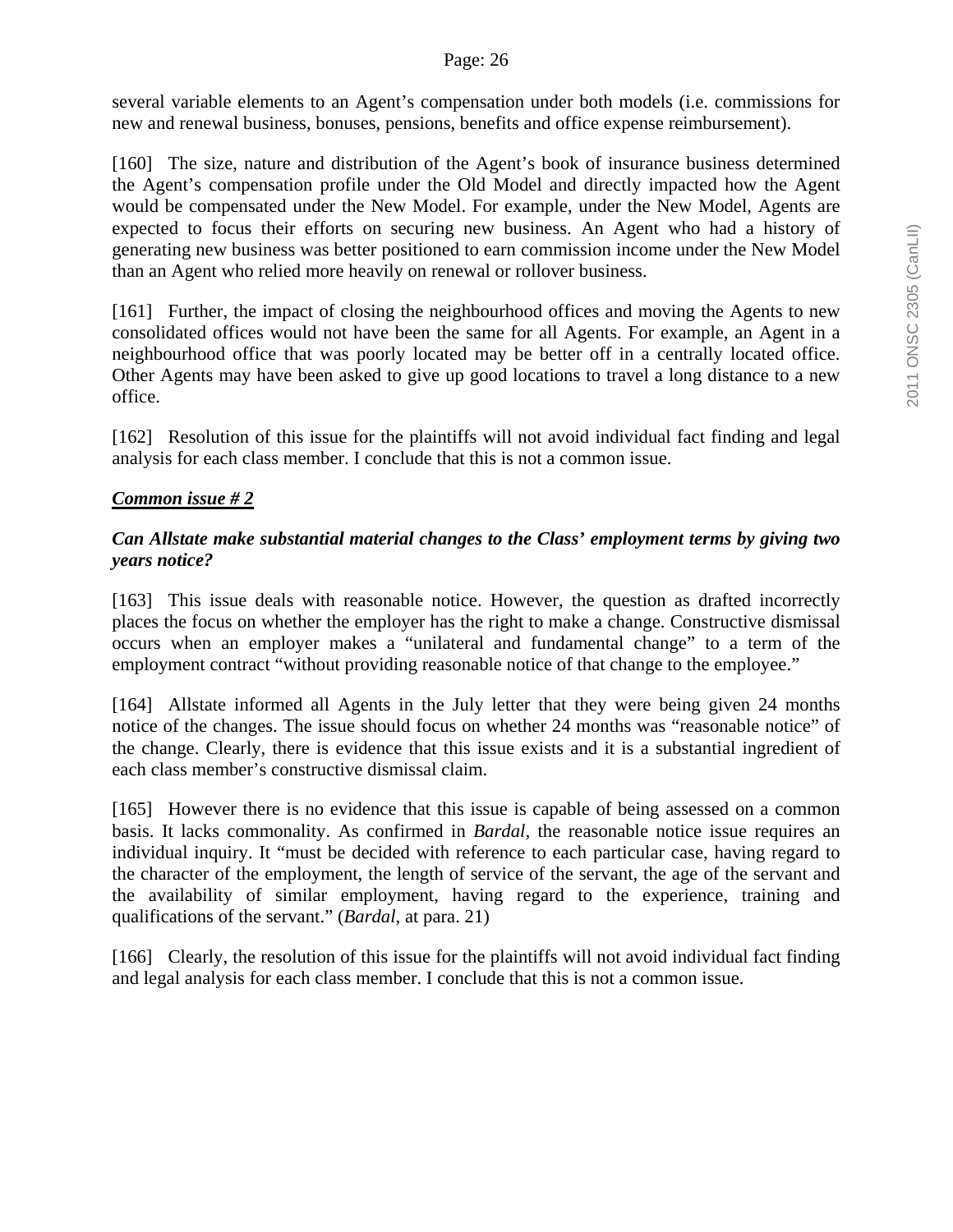# *Common Issue # 3*

## *Did the employment contracts permit Allstate to impose such substantial material changes?*

[167] This issue focuses on whether the changes were unilateral. There is some evidence that this issue exists. The various Employment Agreements, and accompanying Agent Procedure Manuals, had a variety of distinctive provisions relating to Allstate's ability to amend compensation and relocate Agents, as well as differing restrictive covenants and clauses relating to enforceability and severability.

[168] On occasion, the Employment Agreements were amended and Confirmation and Acknowledgement forms were signed. When the plaintiffs were cross-examined, they acknowledged that these forms were documenting their receipt of the changes rather than seeking consent.

[169] Ms. Kafka, Mr. Patel and Mr. Cassells agreed on cross-examination that Allstate was entitled to change and/or approve office locations at its discretion, whether under the 1500 or 1501 contract or the subsequent amendment to such contracts. This is their evidence and is not necessarily what another class member might say.

[170] The fact that Allstate used different forms of employment contracts can be managed in a common issues trial. However, amendments to these contracts and signed Confirmation and Acknowledgement forms individualize this issue and take away the commonality.

[171] I reject this as a common issue.

## *Common issue # 4*

## *Was the Class obligated to resign any time prior to September 1, 2009 and, if so, when?*

[172] This issue focuses on condonation and the obligation of an employee to make a "timely election" whether or not to accept the change.

[173] The wording of this common issue is problematic and requires some explanation. The plaintiffs take the position in their factum (paras. 95-96) that three fundamental terms of their employment contract were breached:

- loss of identity when their neighbourhood offices were eliminated, with resulting damage to their good will and relationship with their clients;
- loss of management duties at the AIA offices; and
- a material change to their compensation terms by removing their right to renewal commissions, which is a substantial part of their income.

[174] The plaintiffs argue that the third breach did not occur until September 1, 2009, when the income guarantee expired. Since the class is limited to Agents who resigned before September 1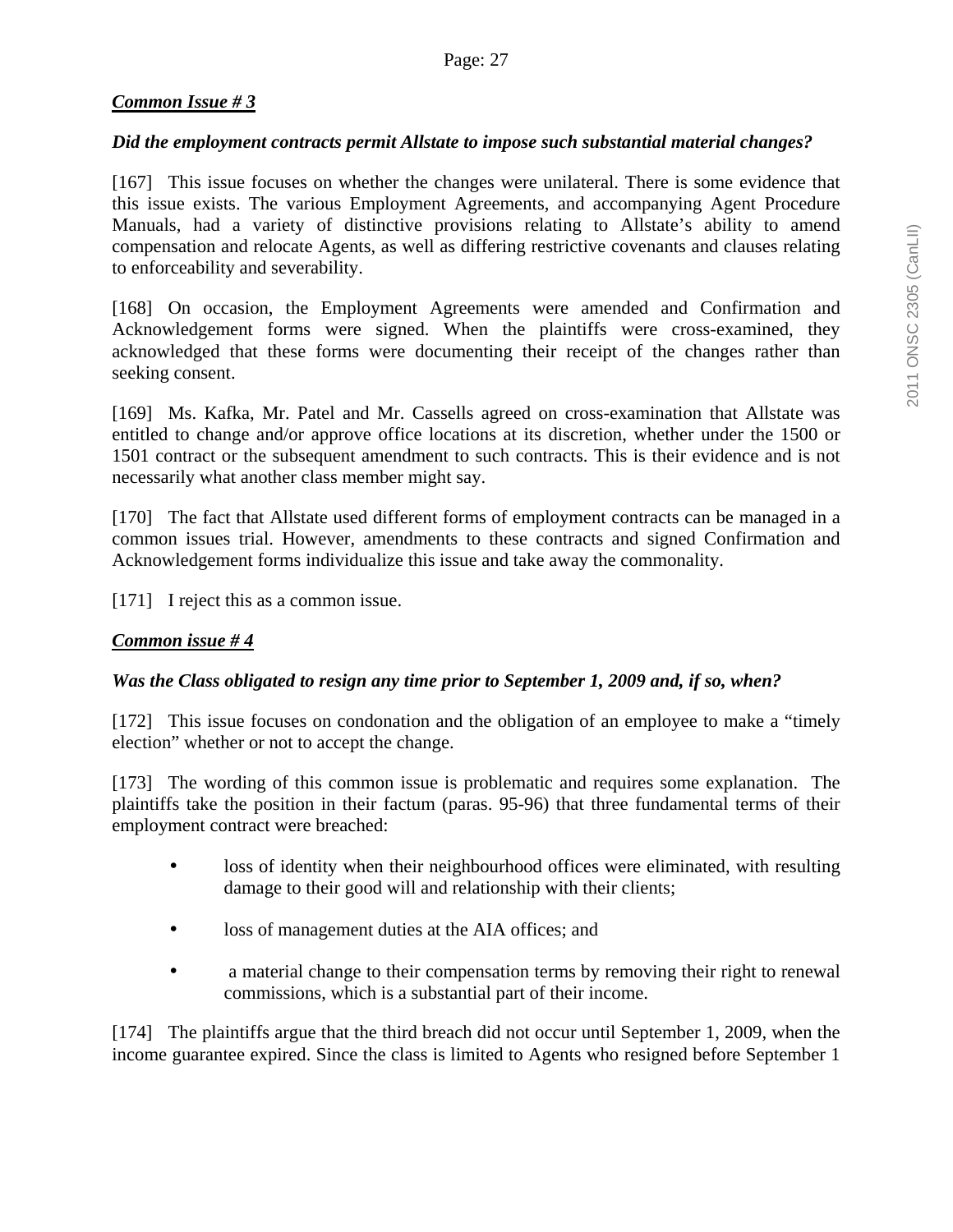2009, all of the class had resigned before this final breach occurred. In these circumstances, the plaintiffs argue that the class had no obligation to resign before September 1, 2009. Viewed in this way, it is suggested that the "timely election" of whether or not to accept the change is not relevant.

[175] First, this approach is premised on an incorrect understanding of law of constructive dismissal. The reasonable period of time within which an employee may resign, runs from the date of notification of the fundamental change, not from the date of implementation. If it ran from implementation of the change, the principles of reasonable notice of change and condonation would be removed from the law of constructive dismissal.

[176] The principle of condonation is specific and very individual. What is a "timely" rejection of the change for one agent may vary for another. Personal circumstances may dictate whether a rejection was timely.

[177] If a "clear and unequivocal rejection" is not communicated, the employee risks being viewed as condoning the change. As noted in para. 24 of this judgment, the issue of condonation requires the court to consider many factors that are specific to the employee.

[178] Agents may have used letters, e-mails, telephone conversations and/or meetings to communicate their rejection of the change. If one plaintiff clearly and unequivocally communicated her rejection of the change, this manner of communication would be personal to her.

[179] The evidence, as reviewed above, shows that each of the three plaintiffs responded differently to the change and resigned at different points in time.

[180] Apart from Mr. Cassells, Mr. Patel and Ms. Kafka, the evidence about how other Agents responded to the change varied. For example, approximately 18 Agents in Ontario notified Allstate of their disagreement with the New Model:

- Three of these Agents were Agency Managers in Ontario who subsequently provided Allstate with written acceptance of the changes. Two of the three resigned from their employment with Allstate after having signed acceptance letters. The other remains employed with Allstate.
- One Agent was subsequently dismissed from his employment for cause (and is one of the Agents referred to above).
- One of these Agents subsequently applied for and was promoted to an Agency Manager role and is still employed by Allstate.
- Four of these Agents subsequently retired from their employment with Allstate.
- Of the 14 Agents who resigned, 11 of those Agents in Ontario were subject to contractual language which expressly recognizes Allstate's right to amend agent compensation and/or location.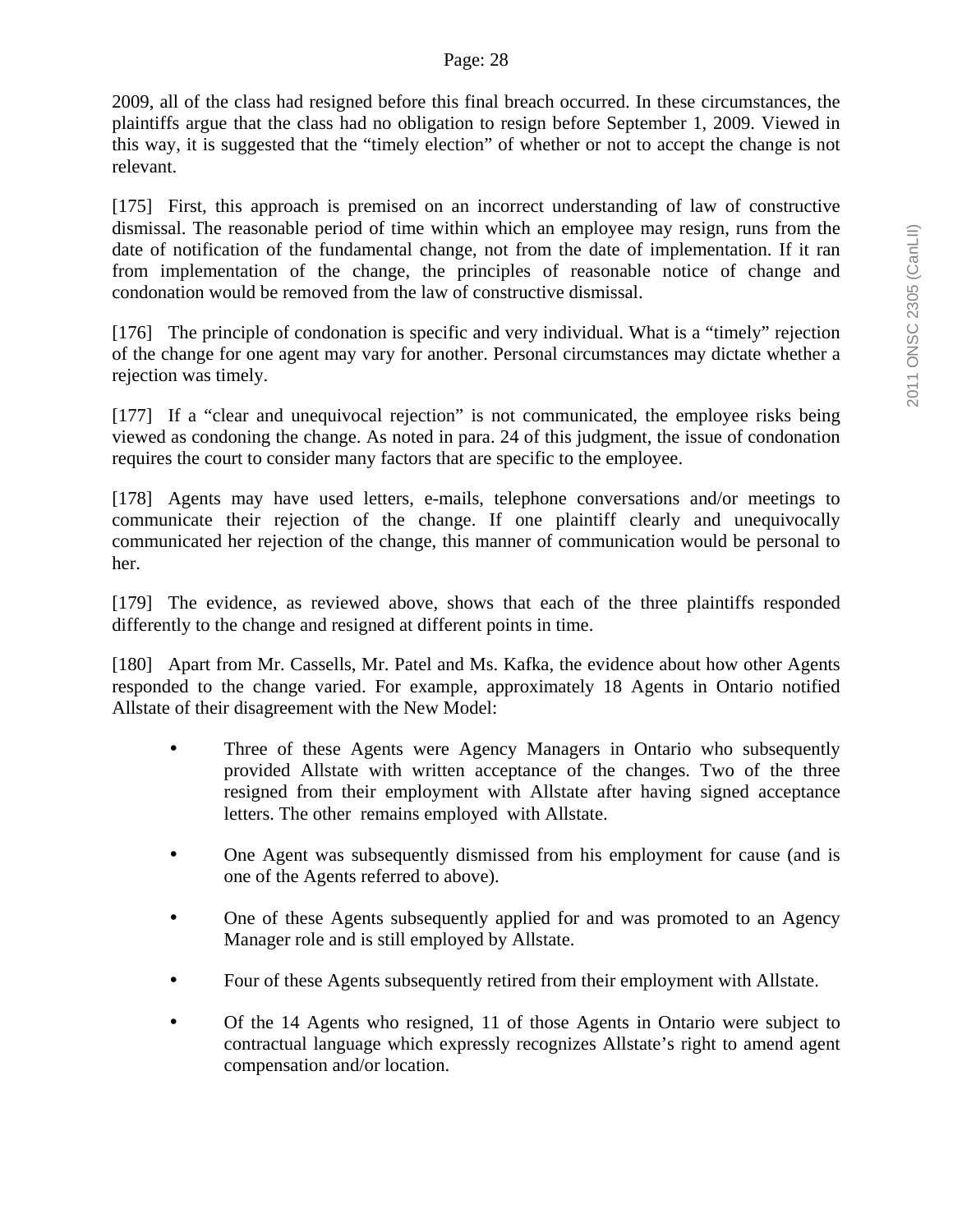[181] Of the 236 Agents in Ontario as of July 24, 2007, approximately 214 Agents did not express any disagreement with the changes. This is an important piece of evidence and demonstrates once again the variety of different circumstances among the Agents. It highlights why the resolution of this issue for the plaintiffs is not common to the whole class.

[182] Several Agents communicated their recognition that Allstate had to revise its existing structure to compete effectively in the increasingly competitive insurance environment. The plaintiffs also acknowledged this competitive environment when cross-examined.

[183] Of the 62 Agents in Ontario who actually resigned from their employment with Allstate, only two Agents resigned in the first six months after July 24, 2007. In the first year after July 24, 2007, 25 Agents resigned from their employment. In the second year after July 24, 2007, 37 Agents resigned from their employment (19 of these 37 did not resign until 2009).

[184] Of the 62 Agents in Ontario, who resigned from their employment between July 24, 2007 and September 1, 2009, 33 of those Agents never assumed their roles in their new offices under the New Model.

[185] Of the Agents in Ontario who were promoted to the Agency Manager role and who resigned from their employment with Allstate between July 24, 2007 and September 1, 2009, 10 of those 14 Agents never assumed their new roles in their new office location under the New Model.

[186] Of the 62 Agents who resigned from their employment with Allstate between July 24, 2007 and September 1, 2009, 13 of them do not have Registered Insurance Brokers of Ontario (RIBO) licences which is required to sell property and casualty insurance as an insurance broker.

[187] Of the 22 Agents who retired from employment with Allstate between July 24, 2007 and September 1, 2009, 17 of them do not have RIBO licences.

[188] In summary, there is some basis in the evidence to conclude that this issue exists. The common issue as drafted incorrectly approaches the principle of condonation. However, even if it is revised my conclusion remains that the issue has no commonality and cannot be decided on a common basis. I reject this as a common issue.

## *Common issues # 5 and 6*

*#5 Does the Class have any mitigation obligations under the ESA and, if so, what are they?* 

 *# 6 Does Allstate's new agent distribution model constitute an offer of reasonable, alternative employment within the meaning of the ESA Regulations and, if so, what are the consequences?* 

[189] These common issues deal with mitigation. The burden rests on the employer to prove that the employee did not mitigate.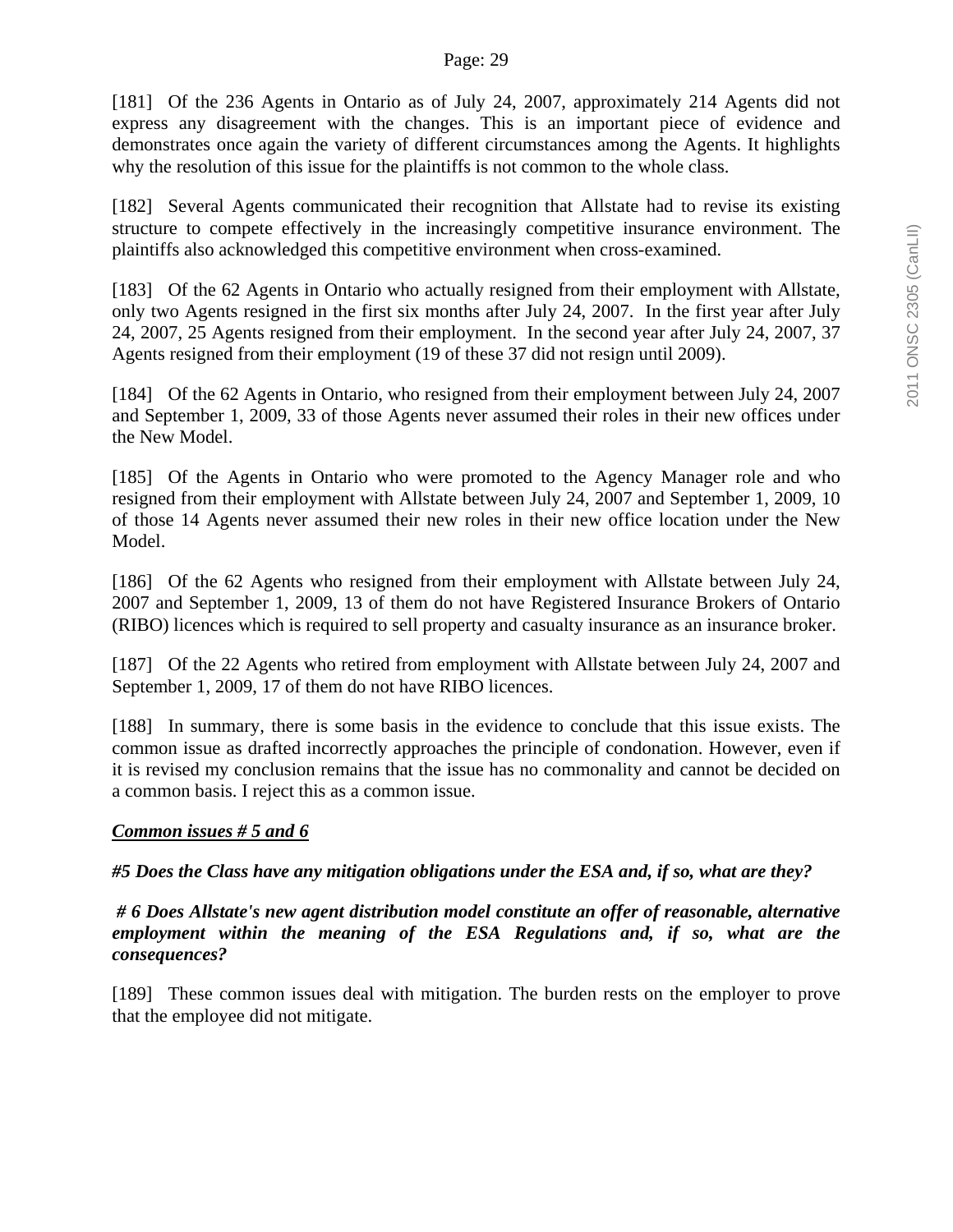[190] It is unclear why common issue # 5 is necessary. The plaintiffs have chosen to limit their claims to severance and termination pay under the *ESA* and this triggers the issue of mitigation set out in O. Reg. 288/01 of the *ESA* in Sections 2(1)5 and 9(1)4.

[191] While the plaintiffs' factum argues that it is not necessary to consider mitigation for the claims under the *ESA*, I disagree.

[192] It is clear that under O. Reg. 288/01 an employee who refuses an offer of reasonable alternative employment with the employer is not entitled to severance and termination pay. There is no basis in the evidence to question the applicability of this duty to mitigate set out in the *ESA*. Common issue # 5 is unnecessary.

[193] There is some basis in the evidence for common issue # 6, but there is no basis in the evidence to conclude that it is capable of being answered on a common basis. The issue of mitigation needs to be considered on a "case-by-case basis" (see *Evans v. Teamsters, supra,* at para 27).

[194] It is obvious that the reasonableness of an alternative offer will require a court to consider the nature of the Agent's job under the Old Model and how it compares with the offer under the New Model. It is equally obvious that this requires an individual assessment and that the issue cannot be managed as a common issue.

[195] The following passage in *Hart and Cooley Manufacturing Co. of Canada Ltd.* ESC 2135 (June 27, 1986) is frequently quoted by referees acting under *ESA* who must decide entitlement to termination and/or severance pay. While I am not bound by this decision, it is instructive on this point. In *Hart and Cooley*, Referee Brown addressed the issue of reasonable alternative employment as follows at page 69:

... In determining whether the employment offered is "reasonable alternative employment", the referee must take into consideration all the circumstances of the case, including the nature of the job offered compared with the one which the employee performed, any express or implicit understandings or agreements between the parties, the geographic proximity or costs of dislocation, the comparable wages, benefits, working conditions and security and any objective personal circumstances which might reasonably militate against the acceptance of the position.

[196] In summary, this issue lacks commonality. The resolution of the issue depends upon individual findings of fact that will have to be made for each class member. What might be an offer of reasonable alternative employment for one of the plaintiffs will not necessarily be so for another Agent. Their circumstances of employment under the Old Model varied. They did not work in same location, have the same book of business and/or have the same earnings, bonuses, benefits and pensions. They were not all offered the same job function in the New Model. Their new place of employment, earnings, bonuses, benefits and pensions varied. Age, education and training also varied.

The issue is devoid of commonality and I reject it as a common issue.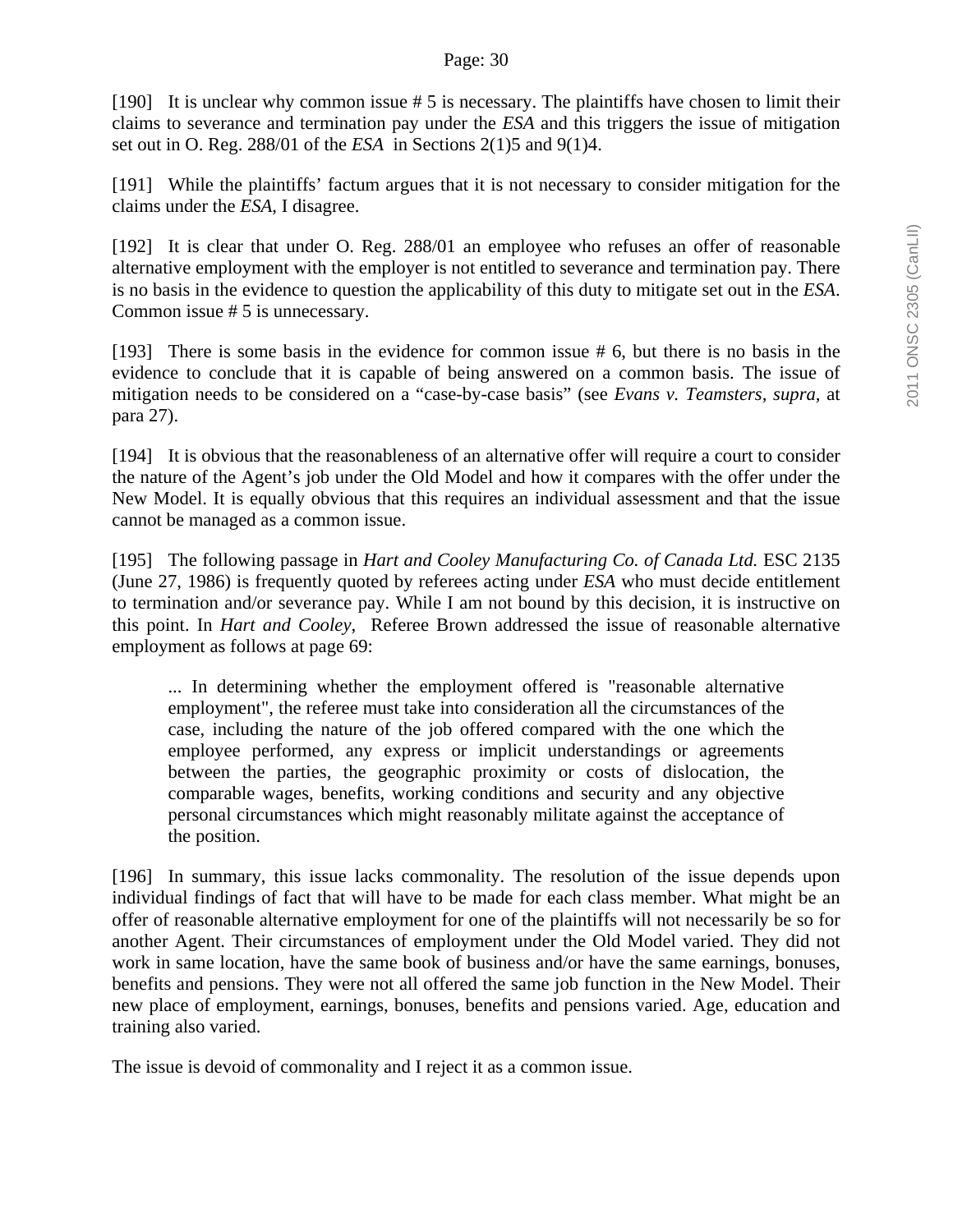## *Common issues #,7 and 8*

### *#7 Is Allstate in breach of the ESA in failing to pay termination and/or severance pay to the Class?*

## *#8 Is Allstate liable to the Class for damages and, if so, in what amount?*

[197] Liability to pay termination and/or severance arises if the employee was constructively dismissed. I refer to my earlier discussion explaining why the constructive dismissal issue cannot be decided as a common issue.

[198] If a court finds that an agent was constructively dismissed, then the entitlement to termination and/or severance is driven by the provisions of the *ESA* and becomes a straight forward mathematical calculation.

[199] Viewed in isolation this one issue may be common to the Agents who succeed in proving that they were constructively dismissed. Given that none of the "liability" issues are common, there is no reason to certify this damage issue.

### *Common issues # 9 and 10*

## *#9 Does the conduct of Allstate justify an award of punitive damages?*

### *#10 If the answer to #9 is yes, what is the amount of punitive damages?*

[200] These common issues deal with punitive damages. The plaintiffs have not pointed to "some" evidence to show that this issue exists. While the punitive damage claim survived the "cause of action" test under s 5 (1) (a), the mere fact that the plaintiffs plead conduct that can attract a punitive damage award, does not meet the some evidence test that applies to s.  $5(1)(c)$ .

[201] There is no evidence that Allstate forced older and better paid employees to leave their employment to allow Allstate to hire younger replacements and there is no evidence that such conduct was systemic discrimination.

[202] It does not meet the some evidence test to simply state that Allstate's conduct "was entirely without care, deliberate, callous willful and an intentional disregard of the rights of class members."

[203] The available evidence suggests that the issue does not exist. For example, each plaintiff acknowledged on cross-examination that because of increased competition and changes in the insurance market, Allstate needed to adjust its business to remain competitive. All Agents were given individual letters explaining the impact of the change. Some were promoted. Some asked for new positions. All Agents were given a two-year income guarantee. None of them suffered any reduction in income during the two years if they failed to meet performance standards.

[204] Instead of pointing to "some" evidence to show that the punitive damage issue exists, the plaintiffs simply argue that "it is appropriate to list punitive damages as a common issue and to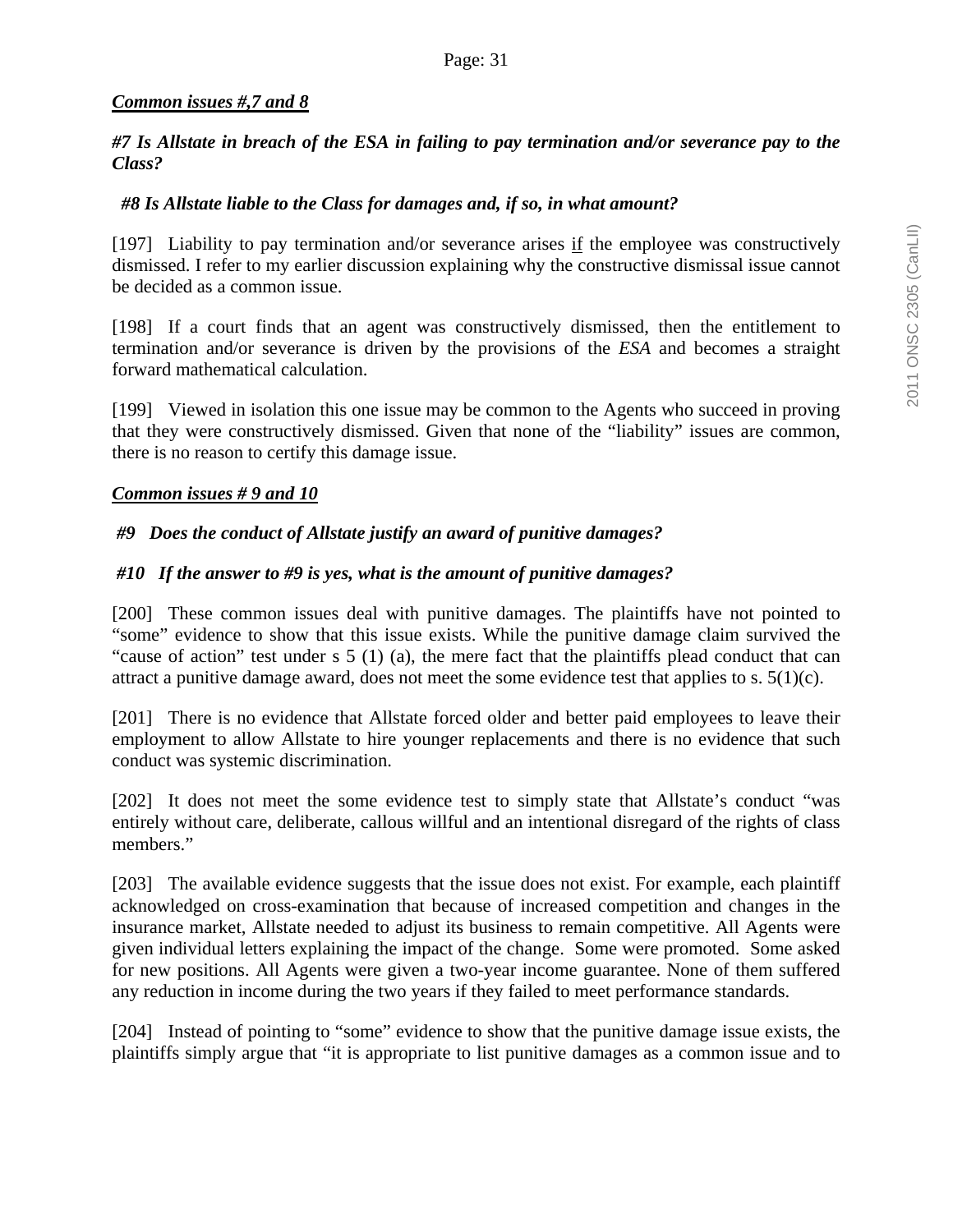deal with it at the common issues trial because the complaint is the conduct of Allstate in the manner in which it attempted to alter the fundamental terms of the contract." Further, they say that any individual class member issues are unrelated to this common issue.

[205] I decline to certify this issue since there is no evidence to show that it exists. In any event, certification of this issue serves no useful purpose given that none of the liability issues are common.

### **5(1)(d) - Preferable Procedure**

[206] Section  $5(1)(d)$  of the CPA requires that a class proceeding be the preferable procedure for the resolution of the common issues. The preferability requirement has two concepts at its core: first, whether the class action would be a fair, efficient and manageable method of advancing the claim; second, whether the class action would be preferable to other reasonably available means of resolving the claims of class members.

[207] The preferability inquiry is conducted through the lens of the three goals of class actions: access to justice, judicial economy and behaviour modification and by taking into account the importance of the common issues to the claims as a whole including the individual issues: *Cloud* at para. 73; *Hollick* at paras. 27-28; *Markson* at para. 69.

[208] In determining whether a class proceeding is the preferable procedure for resolving the common issues, the court must consider not just the common issues, but rather, the claims of the class in their entirety: *Hollick* at para. 29.

[209] The preferable procedure requirement can be met even when there are substantial individual issues. However, a class proceeding will not satisfy the preferable procedure requirement when the common issues are overwhelmed or subsumed by the individual issues, such that the resolution of the common issues will not be the end of the liability inquiry but only the beginning.

[210] In this case, there is no single common issue that will significantly advance the litigation for the class. Instead, an individual inquiry is at the heart of every liability issue. In these circumstances, there can be no doubt that a class action is not the preferable procedure. Every issue will break down into individual trials. A fact-finding and legal analysis procedure will be required for each class member.

[211] In these circumstances, a class action would not be a fair, efficient or manageable procedure to use and it would not promote judicial economy or improve access to justice. Simply put, this is a case where there is no practical utility in allowing the class action to proceed.

[212] The cases that the plaintiffs rely on do not assist in demonstrating that a class action is the preferable procedure. For example, the plaintiffs compare their constructive dismissal claims to the following cases that were certified: *Ormrod v. Etobicoke (Hydro-Electric Commission)* (2001)*,* 53 O.R. (3d) 285, [2001] O.J. No. 754 (S.C.J.), *Wicke v. Canadian Occidental Petroleum Ltd*. (1998), 40 O.R. (3d) 731 (Gen. Div.) and *Webb v. 3584747 Canada Inc.,* (2001), 54 O.R. (3d) 587, [2001] O.J. No. 2681. None of these cases involved constructive dismissal claims and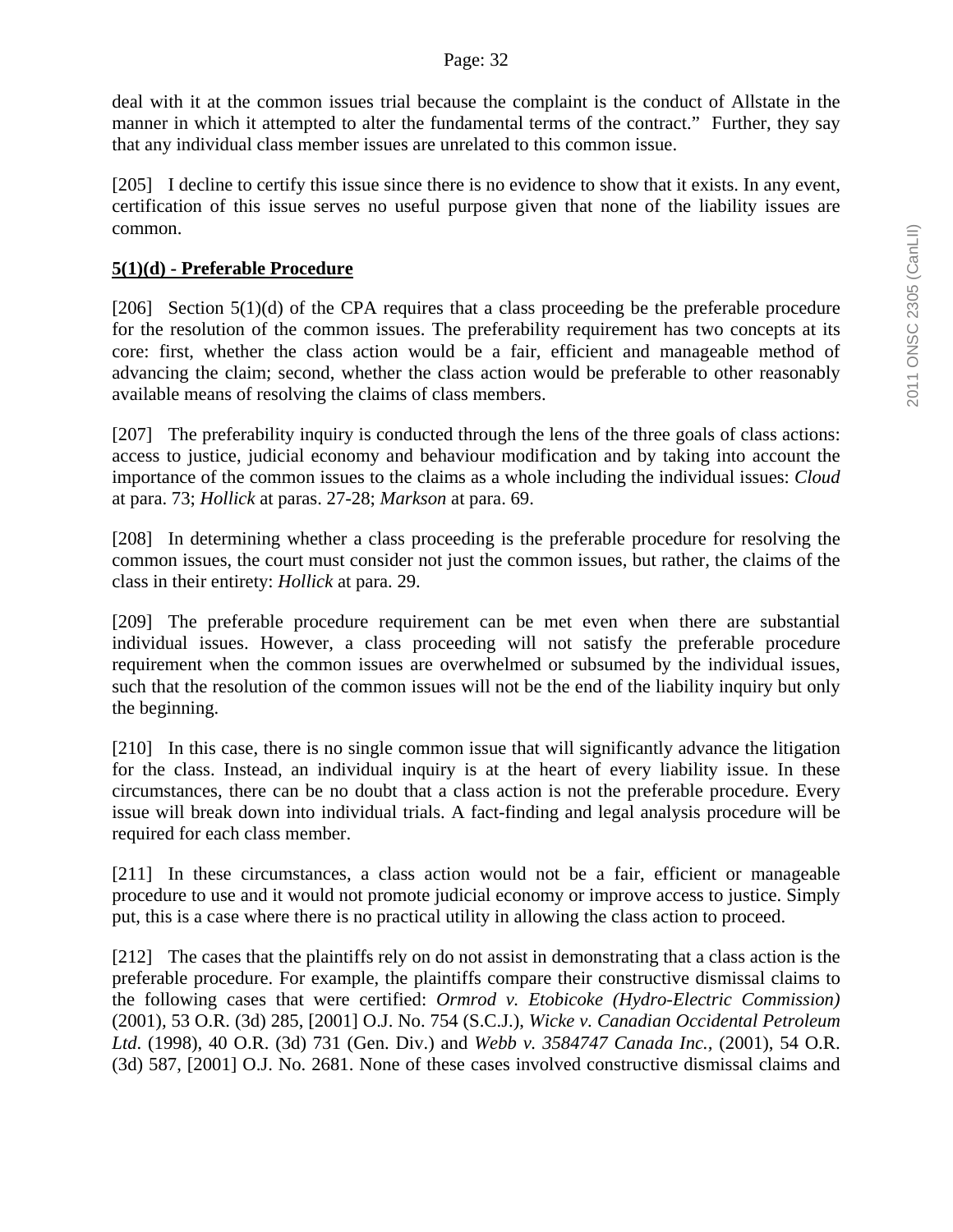so the individual nature of such a claim was not a problem that these courts had to consider. In fact, counsel were not able to point to a single constructive dismissal case that has been certified.

[213] *Ormrod, supra,* was based on a common representation alleged to have been made and relied upon and then subsequently eliminated, i.e. premium sharing for retiree benefits. The employer announced that it would pay paid 100% of the premiums of a health and dental plan for retirees and then several years later announced that it would only pay 50% of the premiums. In that case, the Court found that a common issues trial could address and determine whether or not the premium sharing arrangement vested with the retirees upon retirement. The court described it as a "quintessential class action" because "the plaintiffs' case, as formulated, rests entirely on the written representations made by Etobicoke Hydro regarding the premium-hearing arrangement and the subsequent elimination of that arrangement" (at para 34). In this case, Allstate's general announcement (the July letter) is not a document that can form the basis of a finding of common constructive dismissal.

[214] *Wicke, supra,* was a claim for lost overtime wages that did not require an individual inquiry that is at the heart of a constructive dismissal claim. *Webb, supra,* involved certification of claims arising from the mass termination of employees at K-Mart when they closed stores in Ontario. In *Webb* there was an admission that the individual employees had been terminated under their contracts of employment and that all proposed class members' contracts contained an implied term of entitlement to reasonable notice of termination or pay in lieu thereof. In this case, Allstate does not acknowledge severance of the employment relationship and Allstate denies that any of the employees were constructively dismissed.

[215] Alternative procedures are available to resolve these claims. A civil action can be commenced and depending on the value it can be pursued as a Simplified Procedure under rule 76 of the *Rules of Civil Procedure* or in the Small Claims Court.

[216] Part XXII of the *ESA* sets out a "Complaint and Enforcement" procedure. An employee can file a written complaint with the Ministry of Labour seeking severance and termination pay. A process is detailed for handling these complaints. Recovery is capped at \$10,000 and the employee has six months to file a complaint. While Agents may now be out of time to use this complaint procedure, a civil action is still an option.

[217] This is not a situation where the goal of behaviour modification is engaged and the issue was not discussed in the plaintiffs' factum. Allstate notified all Agents of the change two years in advance, gave them each individual letters explaining their new role and provided a two year income guarantee. The plaintiffs agree that the changes were needed to respond to increased competition in the marketplace. This evidence does not suggest that a class action is needed to address the goal of behaviour modification.

[218] This criterion has not been satisfied.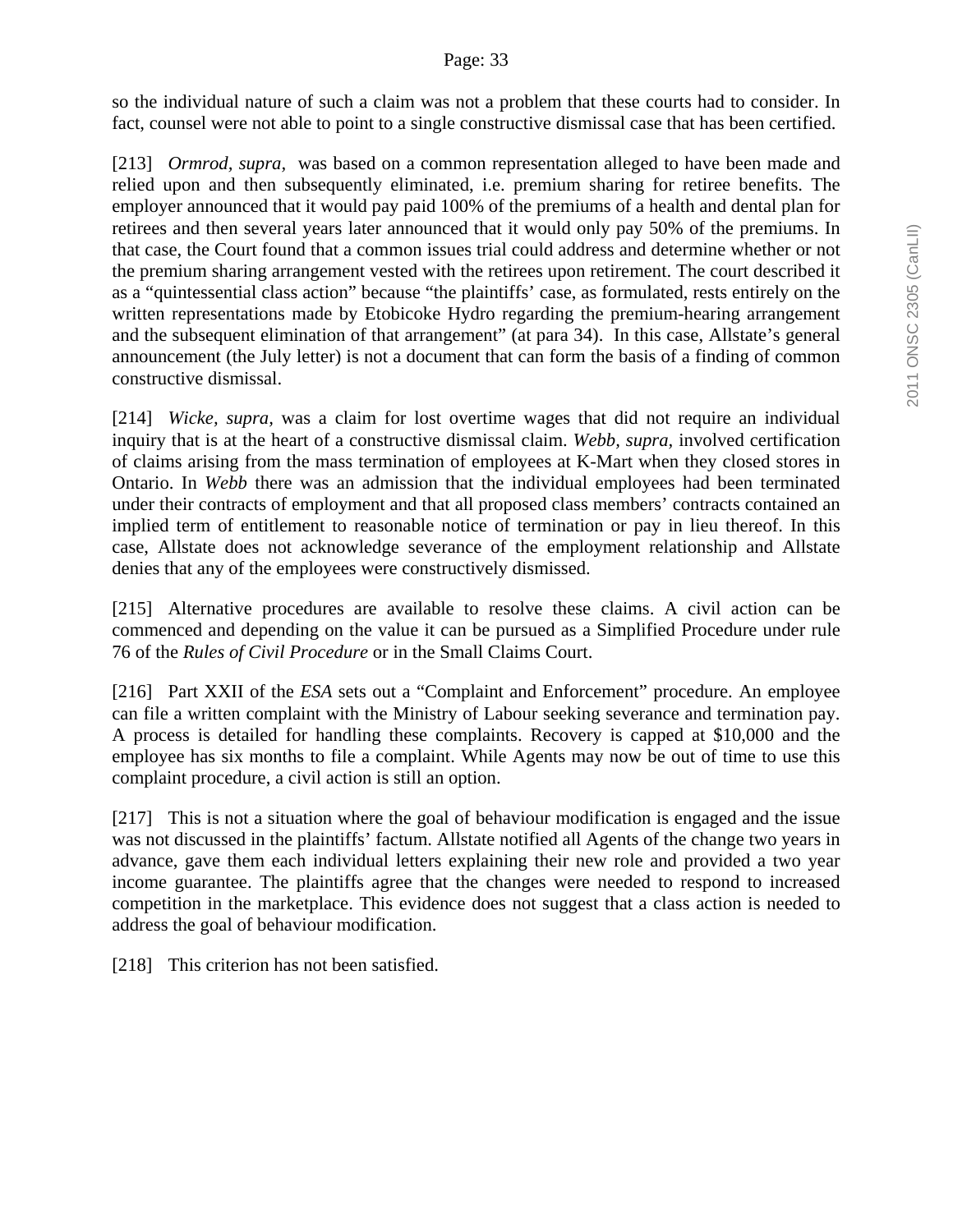#### Page: 34

### *5(1)(e) - A representative plaintiff with a workable litigation plan*

#### *The Representative Plaintiff*

[219] Whether a proposed representative plaintiff can provide adequate representation was addressed by Chief Justice McLachlin in *Western Canadian Shopping Centres* at para. 41:

... In assessing whether the proposed representative plaintiff is adequate, the court may look to the motivation of the representative, the competence of the representative's counsel, and the capacity of the representative to bear any costs that may be incurred by the representative in particular (as opposed to by counsel or by class members). The proposed representative need not be "typical" of the class, nor the "best" possible representative. The court should be satisfied however, that the proposed representative will vigorously and capably prosecute the interests of the class (citation omitted).

[220] Assuming there were true common issues to be certified, Ms. Kafka and Mr. Patel would be competent representatives on behalf of a class. Mr. Cassels' situation is a concern because Allstate will argue that he breached his obligations by taking steps to set up a competing business. If I had certified this action, I would have questioned his motivation to proceed with this action in the face of Allstate's allegations about his conduct and he might have been an unsuitable class representative.

### *The Litigation Plan*

[221] The production of a workable litigation plan serves a two-fold purpose: (a) it assists the court in determining whether the class proceeding is the preferable procedure; and (b) it allows the court to determine if the litigation is manageable: *Carom v. Bre-X Minerals Ltd.* (1999), 44 O.R. (3d) 173 (Sup. Ct.), aff'd (1999), 46 O.R. (3d) 315 (Div. Ct.), rev'd on other grounds (2000), 51 O.R. (3d) 236 (C.A.). The plan must provide sufficient detail that corresponds to the complexity of the litigation. The litigation plan will not be workable if it fails to address how the individual issues that remain after the determination of the common issues are to be addressed: *Caputo v. Imperial Tobacco Ltd.* (2004), 236 D.L.R. (4th) 348 (Sup. Ct.) at para. 76.

[222] It is recognized that litigation plans are a work in progress and may have to be amended during the course of the proceeding: *Cloud* at para. 95

[223] The Plaintiffs' litigation plan sets out the typical steps taken in a class action but it fails to explain how the individual nature of a constructive dismissal can be managed in a class action. The plan assumes that the oral and documentary discovery of the representative plaintiffs will allow the plaintiffs to proceed to a common issues trial or perhaps move for summary judgment. Either way, the plan ignores the reality of a constructive dismissal action that I have discussed above.

[224] This criterion has not been satisfied.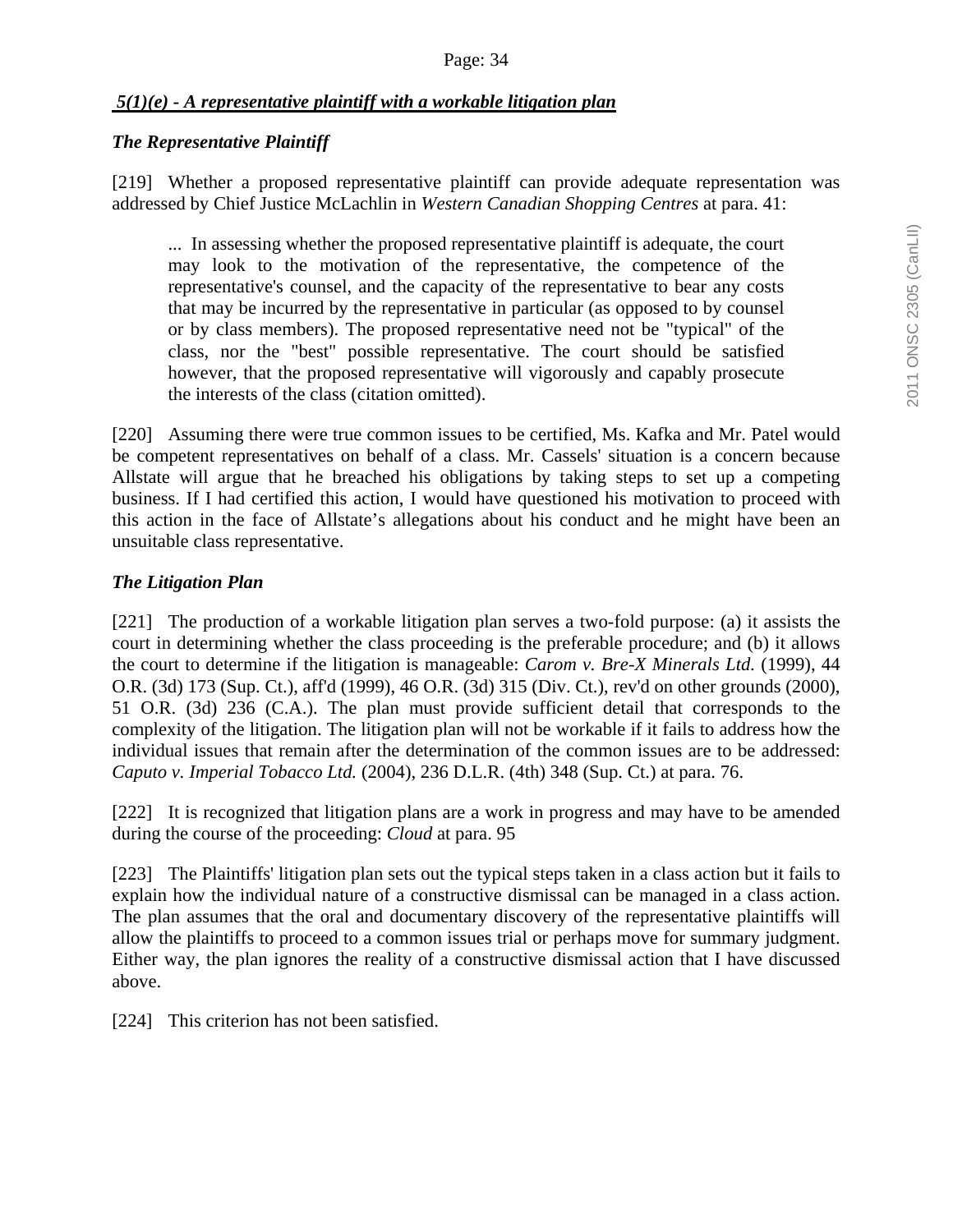## **CONCLUSION**

[225] In summary, the plaintiffs' motion to certify this action is denied. If the parties cannot agree on costs, written submissions are to be exchanged and submitted to the court no later than May 16, 2011.

**Released:** April 12, 2011

C. Horkins J.

\_\_\_\_\_\_\_\_\_\_\_\_\_\_\_\_\_\_\_\_\_\_\_\_\_\_\_